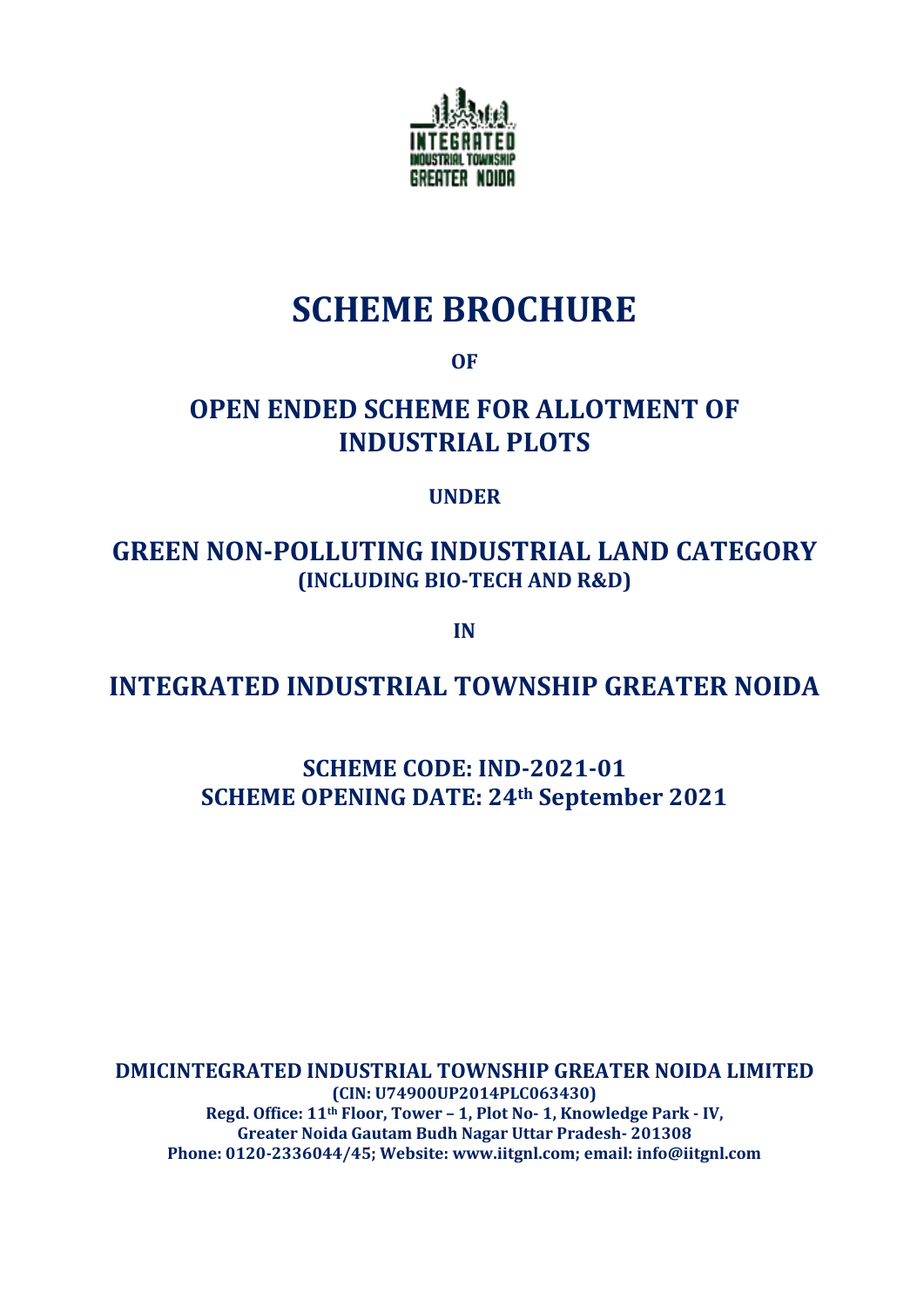## **INTRODUCTION**

#### **ABOUT DELHI MUMBAI INDUSTRIAL CORRIDOR (DMIC)**

DMIC is the first and one of the eleven (11) industrial corridors envisaged by the Government of India under its National Industrial Corridor Program being developed through the National Industrial Corridor Development and Implementation Trust (NICDIT). It is India's most ambitious industrial infrastructure project aiming to develop "Futuristic Smart Industrial Cities" and to expand India's manufacturing & services base and make it a "Global Manufacturing and Trading Hub" converging next generation technologies across infrastructure sectors.

DMIC is planned through the covers the states of Uttar Pradesh, Haryana, Rajasthan, Madhya Pradesh, Gujrat and Maharashtra along with the Western Dedicated Freight Corridor.

Various world class smart industrial townships, Multi Modal Logistics Hubs, Multi Modal Transport Hubs, Airports, Solar plants are being developed under DMIC. The industrial growth of DMIC shall be supported by high speed – high capacity rail network of the Western Dedicated Freight Corridor (WDFC) exclusively for transportation of raw material and goods.

In Uttar Pradesh, following three projects are being developed at Greater Noida:

- 1. Integrated Industrial Township, at Greater Noida (IITGN)
- 2. Multi Modal Logistics Hub, at Dadri (MMLH)
- 3. Multi Modal Transport Hub, at Boraki (MMTH)

#### **ABOUT DMIC INTEGRATED INDUSTRIAL TOWNSHIP GREATER NOIDA LIMITED (DMIC IITGNL)**

DMIC Integrated Industrial Township Greater Noida Limited (DMIC IITGNL) is a Special Purpose Vehicle (SPV) company having 50:50 equity of National Industrial Corridor Development and Implementation Trust (NICDIT) and Greater Noida Industrial Development Authority (GNIDA) for Development, operation and maintenance of the early bird projects i.e. IITGN, MMLH and MMTH in Greater Noida Region of Uttar Pradesh.

DMIC IITGNL has been notified as an Industrial Development Authority by Government of Uttar Pradesh under Section 3(1) of the Uttar Pradesh Industrial Area Development Act, 1976 vide Notification Number 4478/77-4-18-12N-07(SHA) dated 31st December, 2018.

#### **ABOUT INTEGRATED INDUSTRIAL TOWNSHIP GREATER NOIDA**

The Integrated Industrial Township, Greater Noida (IITGN) is a world class smart industrial township developed as an early bird project at Greater Noida region of the Delhi Mumbai Industrial Corridor. IITGN comprises of total area of 302.06 Hectare (747.50 Acres) having industrial land (50.78%), commercial/mixed use land (5.83%), residential Group Housing and EWS Housing land (11.13%) and Green open space (15.76%). The township has stateof-the-art plug & play infrastructure and world class technologies for modern urbanization. The new-age community in the making draws a balance between functionality and aesthetics.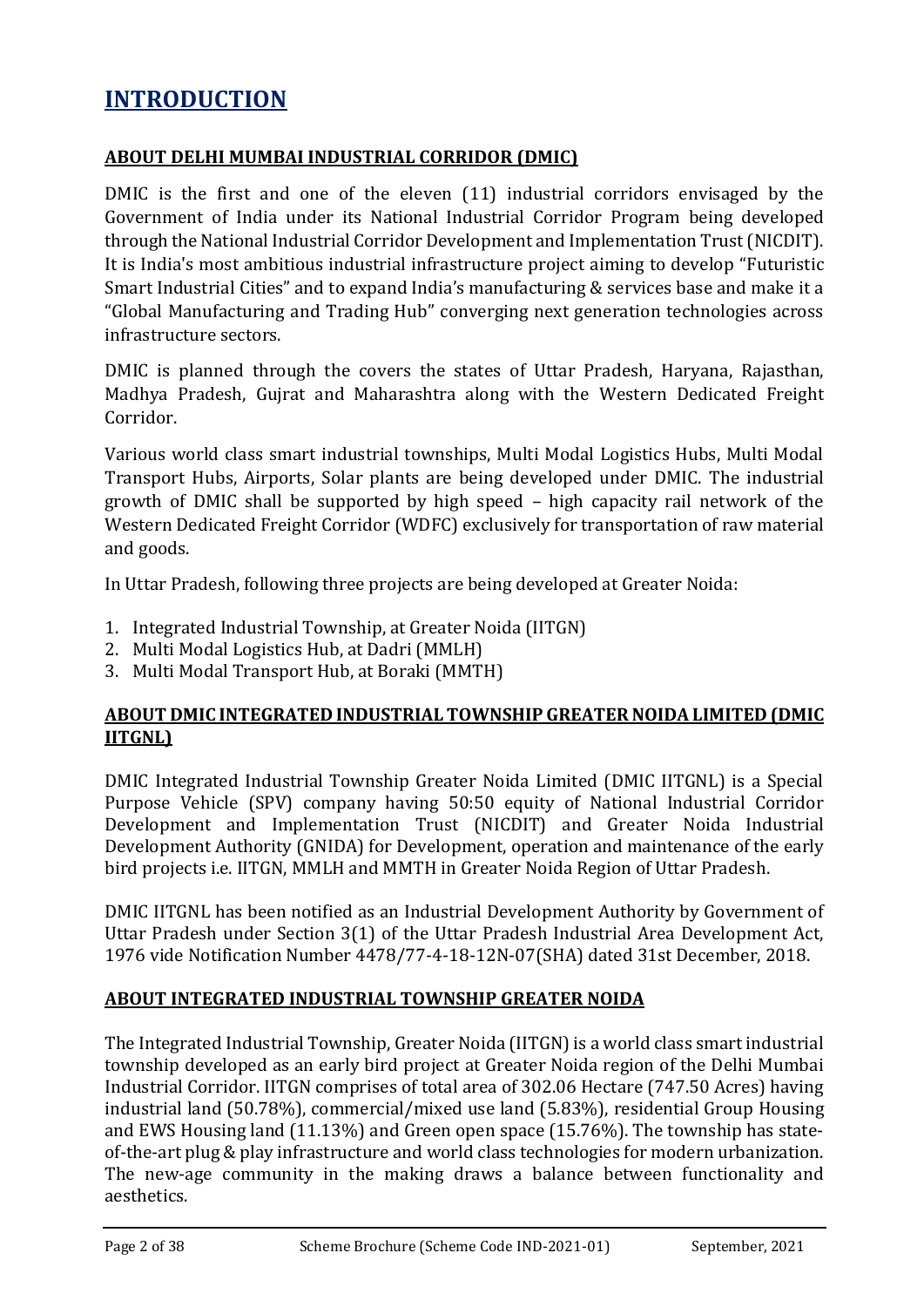## **LOCATIONAL ADVANTAGE OF IITGN**

The township is strategically located in vicinity to Delhi- NCR and is well connected to all major cities of countries through national and state highways, expressways, railways, domestic and international airport. Additionally, being situated at the junction of the Eastern and Western Dedicated Freight Corridors and development of another upcoming international airport at Jewar, upcoming two other DMIC projects - Multi Modal Logistics Hub & Multi Modal Transport Hub at Boraki, makes it one of the most strategically located industrial townships in the country.

## **STATE OF THE ART FUTURISTIC INFRASTRUCTURE OF IITGN**

The Integrated Industrial Township Greater Noida has state-of-the art infrastructure facilities having following components:

- Wide roads with separate service lane and cycle tracks,
- All utility ducts underground,
- Automated Waste Collection System (AWCS)
- 24\*7 water supply, 100% recycling and re-use of the water,
- Dedicated 220 KV power sub-station and 33/11 KV electric distribution network ensuring 24\*7 uninterrupted high quality power supply, solar powered streetlights,
- Optical Fiber network in whole township
- Wi-Fi at all public places

All services are available to the end user at plot level making it complete plug & play infrastructure.

#### **SMART GOVERNANCE AND EASE OF DOING BUSINESS**

Truly exemplifying the idea of smart city, IITGN has all the attributes of a smart city where technology will rule the roost and will build a commercial ecosystem. With features like Supervisory Control and Data Acquisition (SCADA) in utilities, 24\*7 surveillance through CCTV cameras, Integrated ICT command and control center and e-Land Management System, IITGN carves itself out as a unique and smart community.

Investors are facilitated through Single Window Clearance System of Uttar Pradesh. The e-Land Management System of IITGN makes the process or making application for land, allotment of land, application and issuance of various certificates and approvals and maintenance of investors records online and paperless. All approvals and clearances are given in time bound manner making it easier for the investors to focus on core business activities.

#### **INDUSTRIAL LAND ALLOTMENT SCHEME (SCHEME CODE IND-2021-01)**

Presently, DMIC IITGNL invites online applications for allotment of Industrial plots under Green Non-Polluting Industrial Land Use (including Bio-Tech and R&D) having various plot sizes ranging between 18600 Sq. Mtr. to 54600 Sq. Mtr.

The process of application and terms and conditions are mentioned hereinbelow.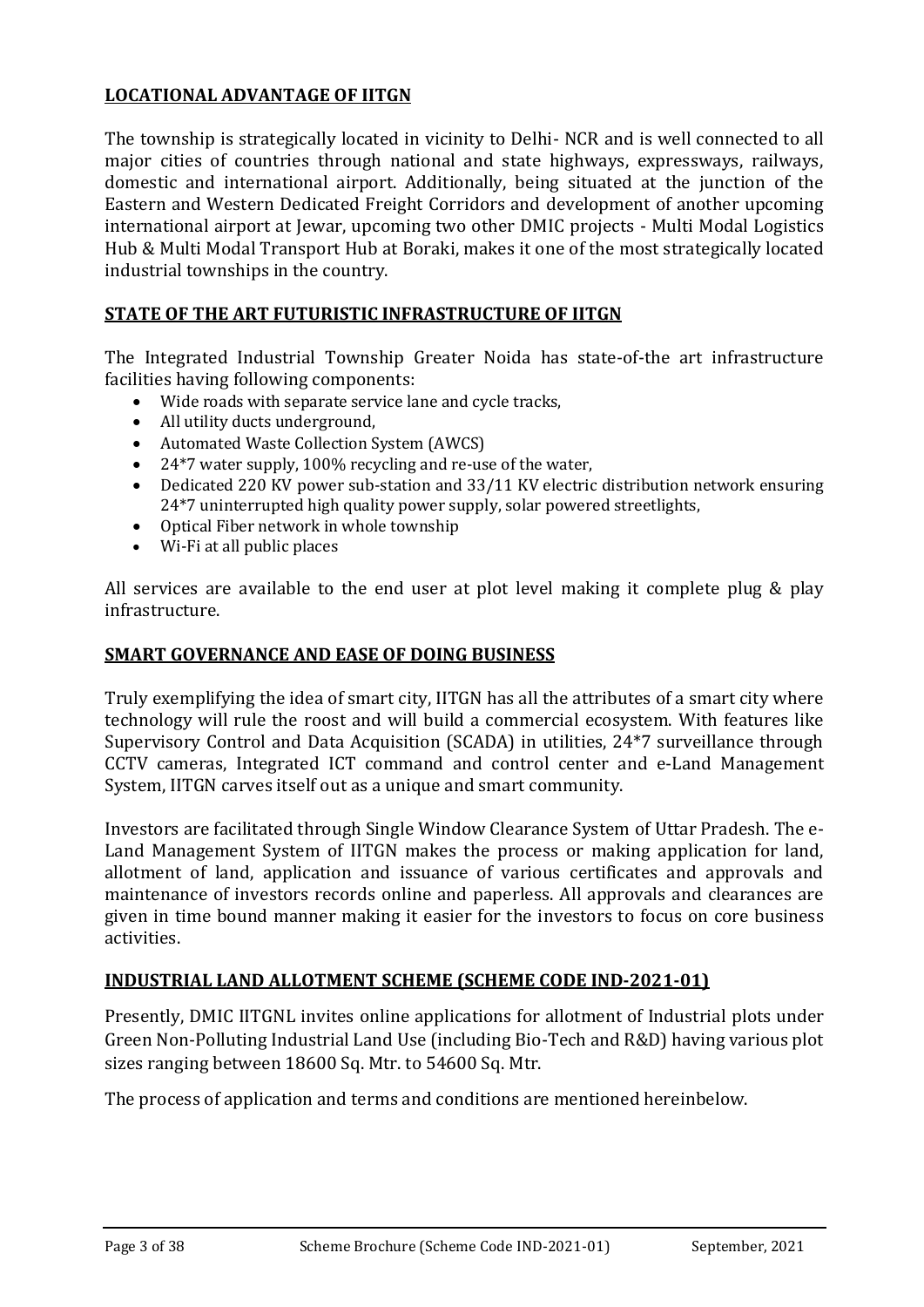## **SECTION-I**

## **SPECIAL TERMS AND CONDITIONS FOR ALLOTMENT OF INDUSTRIAL PLOTS**

#### **1 PROCEDURE FOR SUBMITTING APPLICATION**

- **1.1 The Applicant shall download the scheme brochure from website** [www.iitgnl.com](http://www.iitgnl.com/) **which contains all pre-requisites to the application, including eligibility, documents required for the application, timelines for application and general guidelines.**
- **1.2 The Applicant shall go to websit[e www.iitgnl.com](http://www.iitgnl.com/) to register themselves and create and applicant profile.**
- **1.3 On the "Land Application" page all necessary information shall be filled in by the Applicant.**
- **1.4 The Applicant can apply for a land based either on plot size or total area required. The applicant only with mega and beyond projects and supported by written instructions by Government of Uttar Pradesh/INVEST UP may apply for allotment on total area required.**
- **1.5 On the "Upload Documents" section, the Applicant shall upload proposal/project report and other statutory documents against each description and finally review the entire application.**
- **1.6 After having completed all the above, the Applicant shall make online payment of the processing fee of Rs. 25,000/- (Rupees twenty five Thousand Only) inclusive of applicable taxes and registration amount equivalent to 10% of the total premium of the plot. On completion of all the above submission along with the payment of the processing fee, the application shall be deemed complete.**
- **1.7 There is also an option to choose the payment plan for which details are provided under Section 5 of this document.**
- **1.8 Applications received from 1st to 15th day of every month shall be opened on 16th day (or on next working day in case 16th is holiday/non-working day).Application received from 16th to 30th/31st day of the month shall be opened on 1st day (or on next working day in case 1st is holiday/non-working day) of the next month.**
- **1.9 In case only one application is received for a particular plot within the any application period window (from 1st to 15th day or from 16th to 30th/31st day of the any month), the plot will be allotted to the Applicant subject to fulfilment of eligibility criteria, submission of the requisite documents and payment of requisite fees.**
- **1.10 In case there is more than one application are received for a particular plot within the any application period window (from 1st to 15th day or from 16th to 30th/31st day of any month), the selection shall be done as per the objective criteria as mentioned in Annexure 11.**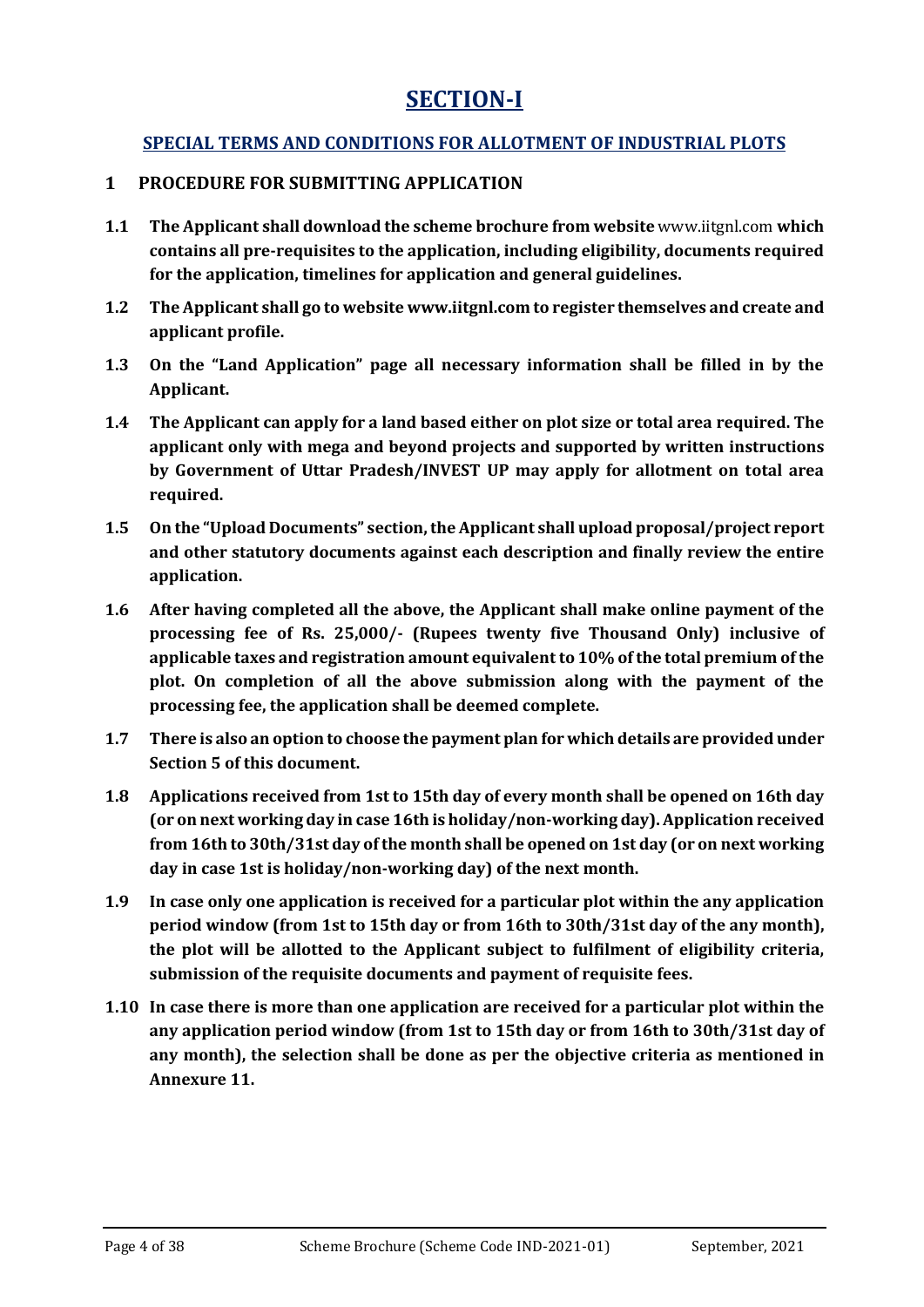**1.11 The application status can be tracked on the website. In case the application has been sent back for resubmission, the applicant shall carry out the required modifications and re-submit the application in the next 07 working days (from the date of receipt of intimation for re-submission) or else, the application shall stand rejected, and the processing fee will be forfeited.**

## **2 ELIGIBILITY OF APPLICANT**

- **2.1 Any individual or person including a group of individuals under Indian Partnership Act 1932 or a company registered under the Indian Companies Act of 1956/2013 or Limited Liability Partnership incorporated under the Limited Liability Partnership Act 2008, or Cooperative institution, or a body incorporated under any Act or an association of person, or any company, or body corporate incorporated outside India under the law of the country where it has been incorporated can submit application form for one or more than one plot.**
- **2.2 The applicant should be competent to contract.**
- **2.3 An Applicant can apply for multiples plots but a separate application form shall be required to be submitted for each plot.**
- **2.4 Incomplete application shall be summarily rejected.**
- **2.5 Any change in the name of the intending Applicant will not be allowed under any circumstances.**
- **2.6 In case of Applicant having formed a consortium:**
- **2.6.1** Members of the consortium will have to specify one "lead member", who alone shall be authorized to correspond with the DMIC IITGNL. Lead member should be the single largest shareholder amongst the relevant members.
- **2.6.2** Each member of the consortium with equity stake of at least 26% will be considered as the "relevant member".
- **2.6.3** The members shall submit a Notarised Memorandum of Understanding (MoU) (Annexure-9) conveying their intent to jointly apply for the allotment of industrial plot, and in case the plot is allotted to them, to form a 'Special Purpose Company', that will subsequently be carrying out all the responsibilities of the allottee.
- **2.6.4** The MoU shall clearly define the role and responsibility of each member in the consortium, particularly with regard to arranging debt and equity for the project and its implementation. The MoU should state that all members shall be jointly and severely responsible for the successful implementation of the project.
- **2.6.5** The execution of the Lease deed will be made in favour of the Special Purpose Company (SPC), which should be a registered firm or an incorporated company. The members of the consortium shall have to retain their respective shares as per MoU till the unit becomes functional
- **2.7 The applicant shall be required to score minimum 60 Marks out of 100 marks based on the objective criteria as mentioned in Annexure 11 to become eligible for allotment of industrial plot.**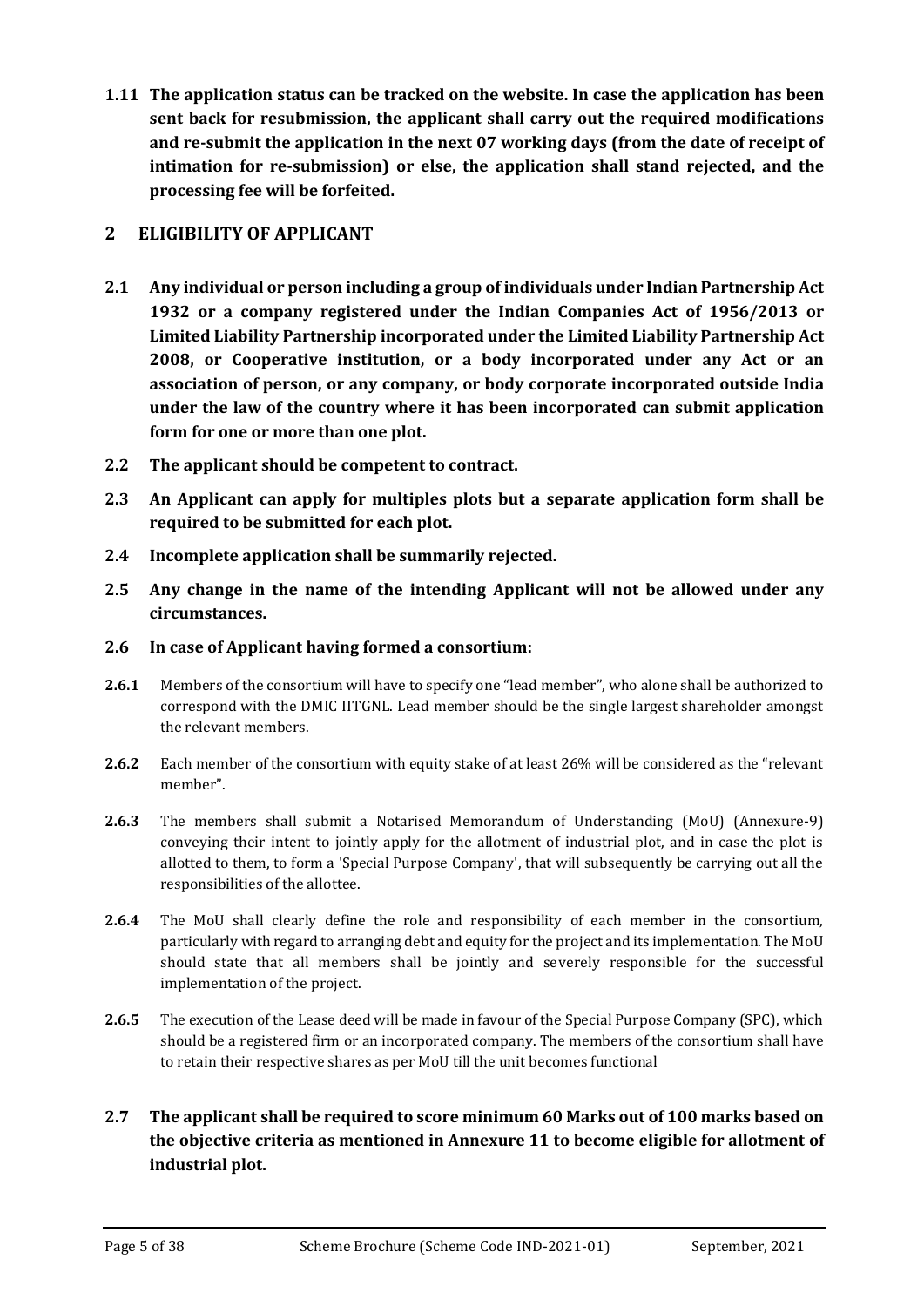#### **3 ALLOTMENT PROCEDURE**

#### **3.1 Applications duly filled up and enclosed with all requisite documents will be screened by DMIC IITGNL.**

#### **3.2 Based on the number of applications received for a plot of land, the allotment may be done in following three ways:**

#### **3.2.1 By interview**

If there is only one application received for any plot of land within an application period window (from 1<sup>st</sup> to 15<sup>th</sup> day or from 16<sup>th</sup> to 30<sup>th</sup>/31<sup>st</sup> day of the any month), DMIC IITGNL shall review the application received and may call the applicant for interview if found eligible on the objective criteria as mentioned in **Annexure - 11**. The key process highlights are as follows:

- 3.2.1.1 The applications received will be first checked for responsiveness.
- 3.2.1.2 The applications found complete and responsive shall be reviewed. DMIC IITGNL shall review the project report and financial/technical feasibility to decide upon the further interview of the Applicant.
- 3.2.1.3 The prospective Applicants, whose application qualify on the objective criteria, shall be invited for interview.
- 3.2.1.4 The allotment will be purely on merit of the application of the prospective Applicant and there will be no waitlist in case of non-allotment. DMIC IITGNL shall reserve the final right for allotment.

#### **3.2.2 By Draw of Lots**

If the number of online applications received for a single plot within any of the application period window (from 1st to 15th day or from 16th to 30th/31st day of the any month) is more than DMIC IITGNL shall review all applications received as per the Objective criteria given in Annexure 11 and in case more than one applicant qualify on the objective criteria a random draw shall be held to select the applicant amongst the suitable applications for allocation of Land parcel.

- 3.2.2.1 The allotment shall be through draw of lots of plot numbers.
- 3.2.2.2 The allotment in favour of the Applicant shall be purely on random basis and there shall be a waitlist which shall be finalized with draw of lots. The wait list shall be valid for a period of 15 days from issuance of allotment letter to the successful applicant. In case cancellation or surrender of allotment within 15 days, the allotment shall be offered to the applicant in the wait list. DMIC IITGNL shall reserve the final right for Allotment.
- **3.2.3** Direct allotment may be done by DMIC IITGNL in case of the applications having proposal for mega and beyond projects supported by written instructions by Government of Uttar Pradesh/INVEST UP. However, the applicant still has to eligible as per the minimum eligibility conditions and secure at least 60 marks as per the Objective Evaluation criteria mentioned in "Annexure 11"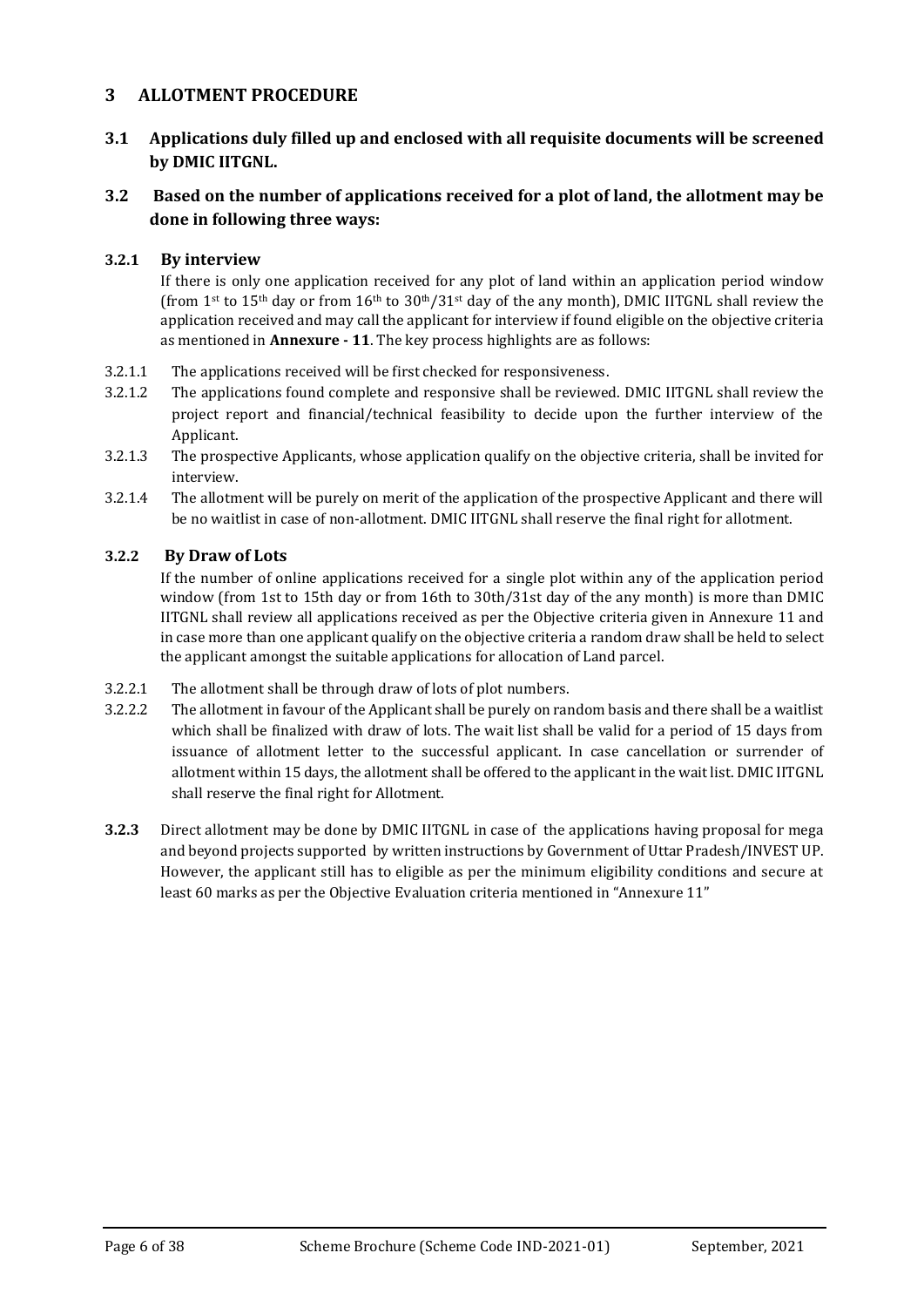#### **3.3 PROCEDURE FOR INTERVIEW**

- **3.3.1** The Applicant whose Applications are complete and are in order shall be invited within 30 days from the date of submission thereof or resubmission of the Application vide email for interview before the Committee. The Applicant will be given a reasonable notice of not less than 7 days for interview.
- **3.3.2** Pursuant to the interview, the Committee shall decide the Application purely on the basis of merit. The information as to the outcome of the interview (accepted or rejected or deferred) will be available on the website within 5 Working Days of the interview. In case the Application is rejected by the Committee, the registration money will be refunded to the Applicant as per the details mentioned below.
- **3.3.3** Successful Applicants will be issued allotment letter after the approval of the Competent Authority. The Allotment letter will specify the Plot number, Plot area, Premium of Plot, Lease Period, Lease Rent, Payment Schedule and other General Terms and Conditions of allotment.
- **3.3.4** The registration money of the unsuccessful applicants will be returned within 90 days without interest after rejection of application. However, the processing fee shall not be refunded. If, for some reason, other than force majeure, the DMIC IITGNL fails to refund the deposited amount within 90 days from the date of rejection, the money shall be paid to the applicant with 4% simple interest for the delayed period after 90 days.

### **4 RATE OF ALLOTMENT**

The present rate of allotment is as under: -

| Land use                                                    | Rate (INR/Sq. mt) |
|-------------------------------------------------------------|-------------------|
| Green Non-Polluting Industries (Including Bio-Tech and R&D) | $16,990/-$        |

The above rates are applicable till  $31<sup>st</sup>$  March 2022 for Industrial Land Use Category.

#### **5 MODE OF PAYMENT, PAYMENT PLAN AND REFUND**

- **5.1 The Applicant shall pay 10% of the total premium of the plot along with application form as registration money.**
- **5.2 The Allottee(s) shall have following three options for making rest of the payment:**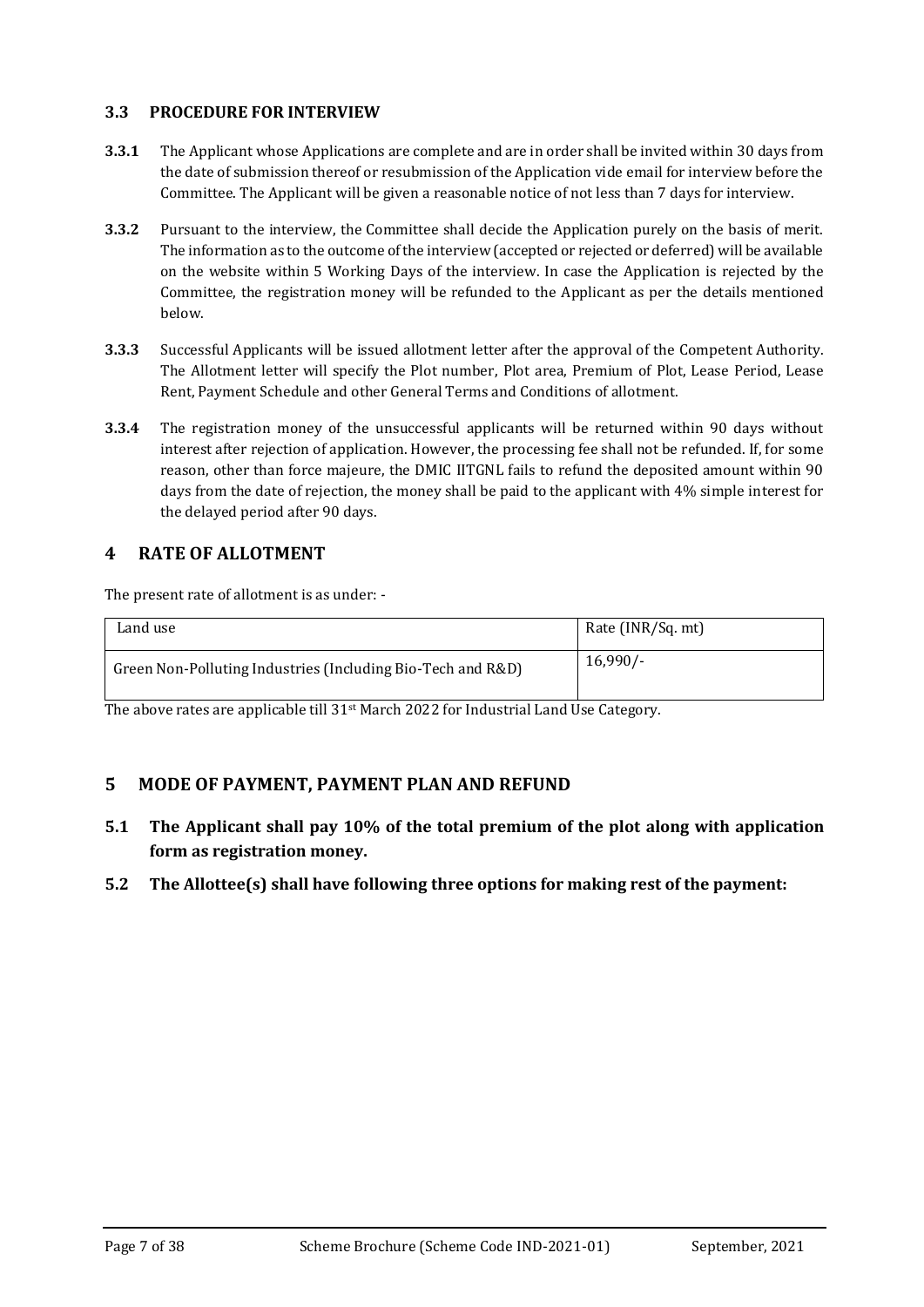- **5.2.1 Option-1**: 100% payment of the total premium of the plot within 90 days from the date of issue of Allotment letter- . In such case, 5% rebate will be given on the total premium of the plot.
- **5.2.2 Option-2** : In two Instalments within one year of allotment:
- 5.2.2.1 The allottee may pay next 40% of the total premium within 90 days from the date of issue of allotment letter as allotment money. The Balance 50% of the total premium shall be payable within one year of issue of allotment letter. In such case, 2% rebate will be given on the total premium of the plot.
- 5.2.2.2 The balance amount of 50% shall be payable along with interest which shall be charged @ 1% over Marginal Cost Lending Rate of the State Bank of India, rounded off to next 0.5% (currently @ 8.5% per annum) as per UP Government Order No. 1567/77-4-20-36N/20 for the period falling after 90 days of allotment up to the date of payment. The interest rate shall be reviewed and revised, if required, on 1st January and 1<sup>st</sup> July of every year as per the said G.O.
- **5.2.3 Option-3**: In nine instalments within four years of allotment:
- 5.2.3.1 The allottee can pay next 20% of the premium of the land within 90 days of issue of the allotment letter as allotment money.
- 5.2.3.2 The balance amount may be paid under the following terms:
- 5.2.3.2.1 The balance 70% of the total premium shall be paid in eight (8) equal half- yearly instalments within four (4) years from the date of allotment. The due date of first instalment shall be six months from the date of allotment and thereafter the subsequent instalments shall be due on every six (6) months. In such case, no rebate shall be given on total premium of the plot.
- 5.2.3.2.2 The balance amount of 70% shall be payable along with interest which shall be charged @ 1% over Marginal Cost Lending Rate of the State Bank of India, rounded off to next 0.5% (currently @ 8.5% per annum) as per UP Government Order No. 1567/77-4-20-36N/20 for the period falling after 90 days of allotment up to the date of payment. The interest rate shall be reviewed and revised, if required, on 1st January and 1st July of every year as per the said G.O.
	- **5.3 All payments shall be remitted by due date. In case the due date is a bank holiday then the allottee should ensure remittance on the next working day.**
	- **5.4 The allotment would stand cancelled, and the possession shall be taken back in case of non-payment of the allotment money or any instalment within the stipulated time. In such cases, processing fee, interest and other charges deposited, if any, till the date of cancellation shall be forfeited completely. Further, 20% of the total Premium or the amount deposited towards premium up to the date of cancellation, whichever is the least, shall be forfeited and balance, if any, shall be refunded without any interest. Also, the annual lease rent, paid till date of cancellation, shall be forfeited. In case allottee has paid one time lease rent, the proportionate amount equivalent to the annual lease rent for number of years or any part thereof shall be forfeited.**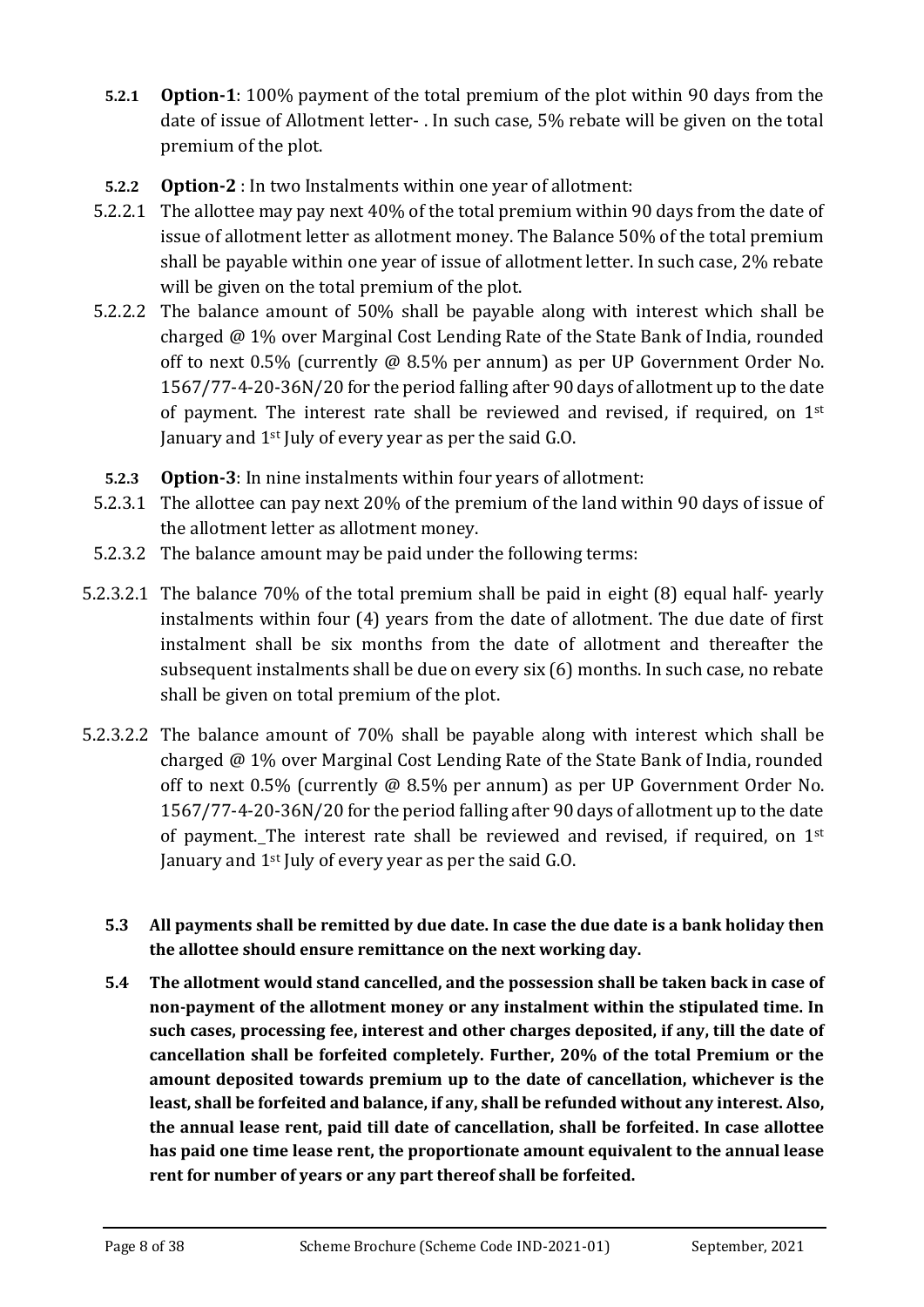- **5.5 However, under exceptional circumstances, DMIC IITGNL, if deems fit, may grant an extra period, not exceeding six months for deposit of allotment money or any instalment, provided the allottee makes application requesting such extension of time before expiry of the original time period for depositing the allotment money or any instalment under the payment option chosen by him.**
- **5.6 Further, in case of extension of time for deposit of allotment money or any instalment, an interest which shall be 3% over the interest rates applicable under Clause 5.2.3 and 5.2.3 (currently 11.5%) per annum, compounded half-yearly, shall be charged from the allottee with effect from the original due date up to the date of payment.**
- **5.7 Also, in case of extension of time for deposit of allotment money, the rebate available under clause 5.2.1 and 5.2.2 shall be withdrawn and the allottee shall be required to pay the rebate amount in the same manner as unpaid allotment money or instalment along with the interest provided under this clause.**
- **5.8 The payment made by the allottee will first be adjusted towards the interest due if any, and thereafter the balance will be adjusted towards the lease rent payable and the premium due.**
- **5.9 Lease rent shall be paid in accordance with clause 6 of the brochure.**

## *NOTE:*

- *i. The date of issue of allotment letter shall be reckoned as date of allotment.*
- *ii. The date of execution of Lease deed shall be reckoned as the date of taking over of possession.*

## **6 LEASE RENT**

- **6.1 In addition to the Premium of Plot, Annual Lease Rent at the rates mentioned in Allotment Letter or any revised rate as may be prescribed by DMIC IITGNL from time to time, shall be payable by the allottee in advance every year during the entire period of lease. The First payment shall be due on the date of execution of the lease deed and thereafter, every year, on or before the last date of the previous lease year. The lease rent shall be payable along with applicable taxes.**
- **6.2 The term and conditions pertaining to lease rent/interest and penalties levied on lease rent shall be governed by the rules and regulations prescribed by the DMIC IITGNL from time to time.**
- **6.3 In case of default in payment of Lease Rent, penal interest which shall be 3% over the interest rates applicable under Clause 5.2.3 (currently 11.5%) on the defaulted amount for the defaulted period compounding half-yearly.**
- **6.4 ONE TIME LEASE RENT**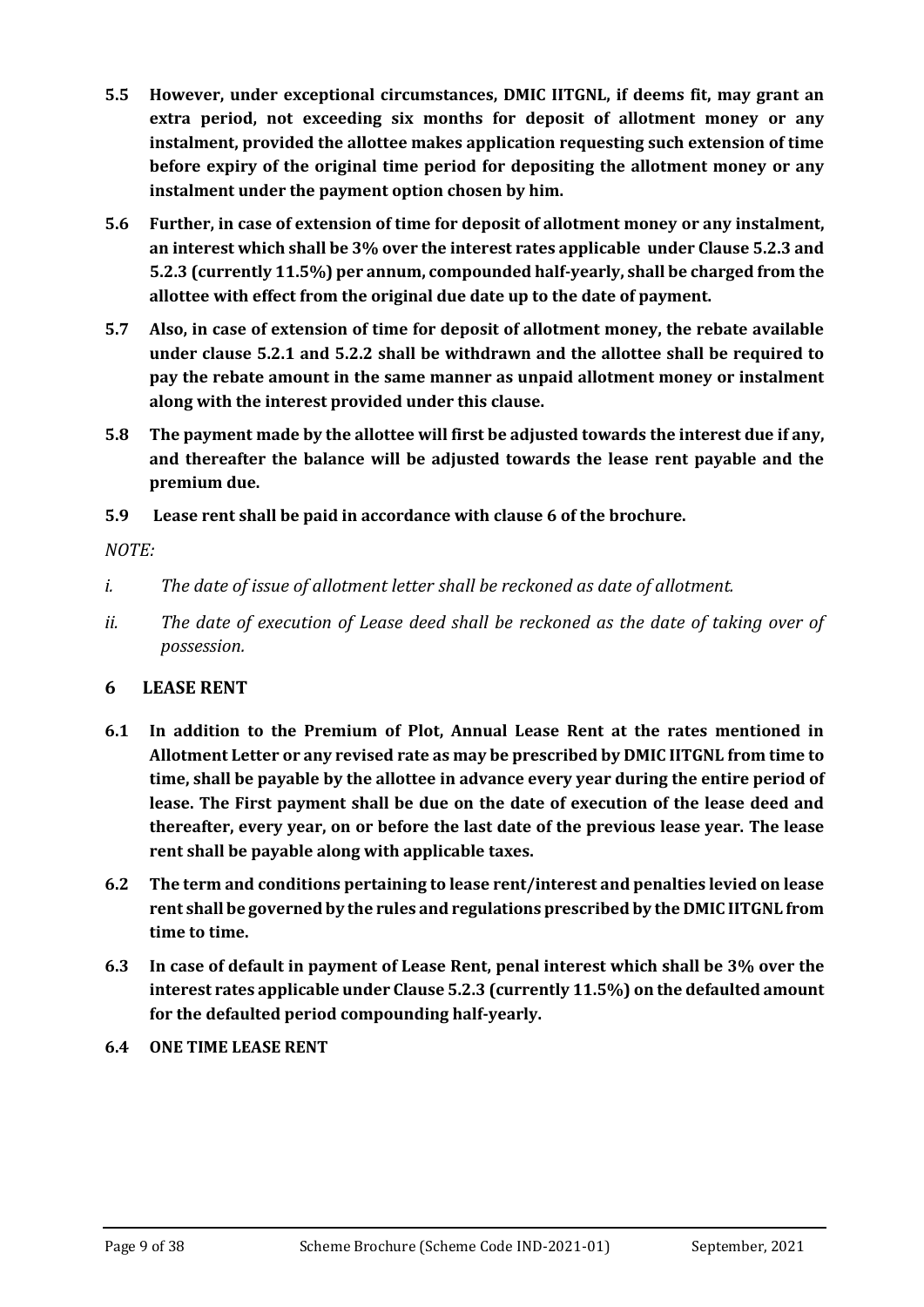- **6.4.1** The Allottee shall have the option to pay a lump sum amount equivalent to 11 times of the prevailing annual Lease Rent (currently @ 2.5% of land premium) as One Time Lease Rent. The policies of DMIC IITGNL pertaining to lease rent as amended from time to time shall be binding on the Allottee.
- **6.4.2** If the Allottee opts for the payment of one-time lease rent, in the later year of allotment, the payments made towards annual lease rent earlier shall not be considered while computing the amount of one-time lease rent. If the payments of due annual lease rent have not been made, they shall be paid first and shall not be considered in the computation of one-time lease rent.
- **6.4.3** If the allottee chooses the option to pay annual lease rent at the time of execution of Lease deed, he can subsequently exercise his option to pay one-time lease rent indicated above.

### **7 LEASE DEED EXECUTION AND POSSESSION**

- **7.1 The allottee would be required to execute the Lease deed, get the same registered and take possession within 90 days from the date of issuance of the check list. Check list shall be issued within 7 working days of receiving the minimum payment required for execution of lease deed.**
- **7.2 Execution and registration of Lease Deed can be done only after a minimum payment of 30% of Premium of the Plot along with location charges and one year Lease Rent, in advance.**
- **7.3 In case the allottee fails to get the Lease deed registered and taking over of possession within the above-stipulated time period, the allotment shall be cancelled, and the entire amount deposited would be forfeited.**
- **7.4 However, in exceptional circumstances, the DMIC IITGNL may grant extension of time for execution of Lease Deed and taking over of possession. The extension, if granted will be subject to the payment of penalty as per the following table:**

| S. No | Time Delay                                     | Penalty                          |
|-------|------------------------------------------------|----------------------------------|
|       | Up to 6 months from date of issue of checklist | 4 times of the annual lease rent |
| ▵     | Up to One year from issuance of checklist      | 8 times of the annual lease rent |

*Note: The facility of extension with penalty would be available only if the plot has not been cancelled.* 

- **7.5 The application for extension shall be made before expiry of stipulated period. After expiry of this period no application for extension shall be entertained.**
- **7.6 Physical possession of allotted plot will be handed over to the Allottee after execution and registration of Lease Deed.**

#### **8 ALLOTMENT TENURE**

**8.1 The maximum land disposal tenure for any land parcel shall be up to the lease period of DMIC IITGNL, unless otherwise stated. DMIC IITGNL may approve Lease of Land for a shorter period of time if necessary, on case to case basis.**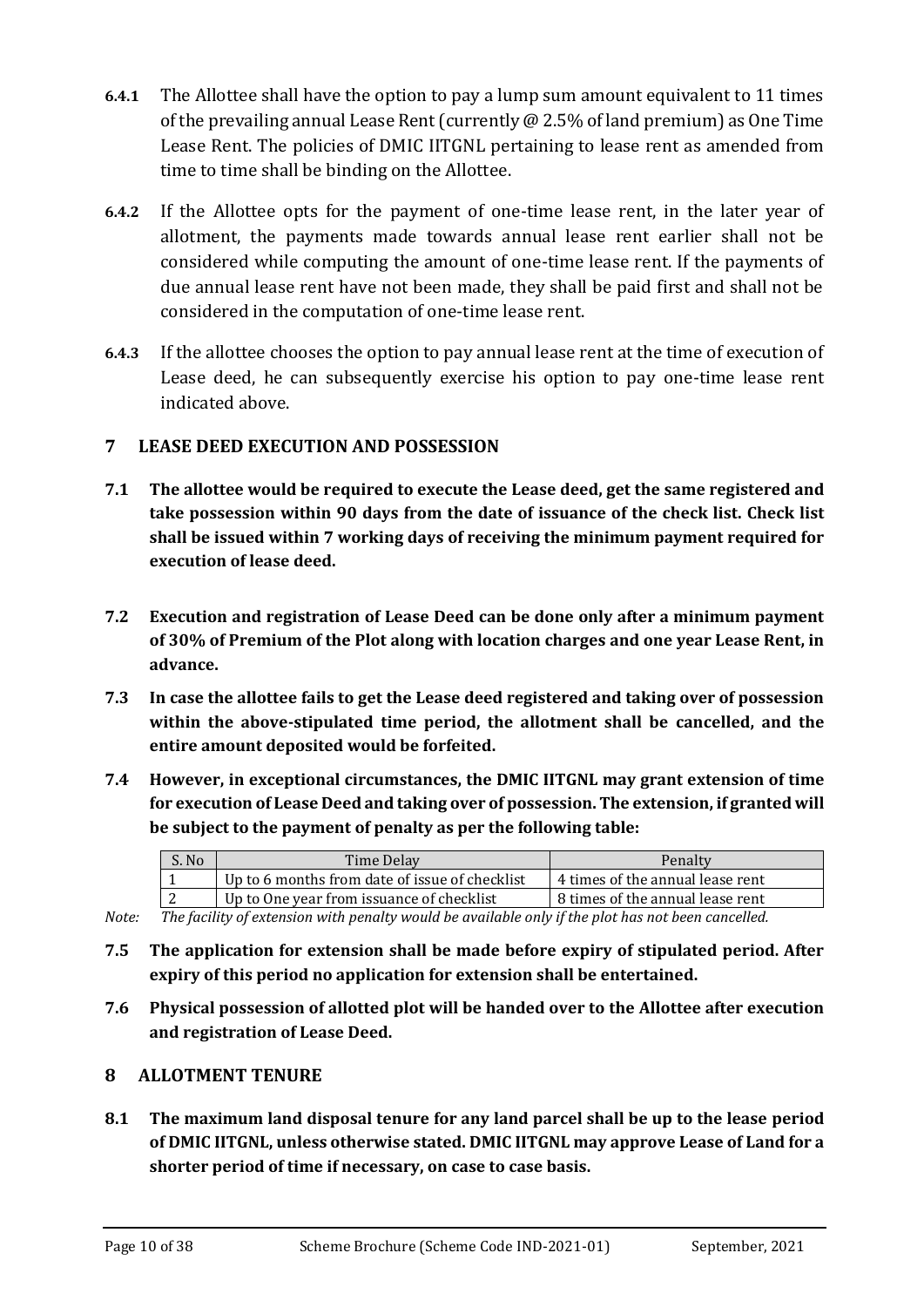#### **9 DOCUMENTATION CHARGES**

**9.1 The stamp duty, registration charges and all legal expenses involved in the execution and registration of Lease deed as stated above and all other incidental expenses shall be borne by the allottee. The rate of stamp duty is applicable as per the notification issued by the State Government from time to time.** 

#### **10 LOCATION CHARGES**

**10.1 The location charges shall be payable by the allottee before execution of the lease deed @3% of the total premium in case the allotted plot is located on 45 meter and 60 meter roads and @5% of total premium in case the plot is located at 80 meter road.**

#### **11 CONSTRUCTION**

- **11.1 The Allottee can construct the building after getting approval of the building plans from the concerned department of DMIC IITGNL. DMIC IITGNL will grant its approvals to the Building Plans within a period of 30 days from the date of successful application / resubmission together with all the requisite documents. The Allottee shall commence construction within 6 months from date of possession of the plot and inform DMIC IITGNL in writing.**
- **11.2 The status of construction has to be updated quarterly by the Allottee. Each update submitted by the allottee shall be certified by an Architect / Structural Engineer. The Allottee shall complete construction within 3 years from the date of possession of Plot.**
- **11.3 In case the Allottee does not complete the building within the prescribed time period, the extension of time can be granted on payment of extension charges at the following rates:**
	- 4% of the total Premium of plot for the first year of delay
	- 5% of the total Premium of plot for second year of delay
	- 6% of the total Premium of plot for third year of delay
	- Beyond 3 years 4% of sector rate per sq. mtr. prevailing at time of grant of such extension

*Note: The time period shall be calculated proportionally on monthly basis.*

- **11.4 The Allottee shall complete construction of buildings as per approved plans and obtain completion/occupancy certificate from DMIC IITGNL for minimum area as prescribed in prevailing Building Regulations of DMIC IITGNL.**
- **11.5 In case of non- adherence to the agreed schedule for obtaining Completion Certificate, the plot shall be cancelled and/or Lease shall be determined. On such cancellation/determination, 20% of the total Premium will be forfeited and DMIC IITGNL shall resume possession of the plot, along with any structure thereon, with the Allottee having no right of claim or compensation thereof. Additionally, in such cases, processing fee, interest and other charges deposited, if any, till the date of cancellation shall be forfeited completely. The balance amount deposited shall be refunded without any interest. Also, the annual lease rent, paid till date of cancellation, shall be forfeited. In case allottee has paid one time lease rent, the proportionate amount equivalent to the annual lease rent for number of years or any part thereof shall be forfeited.**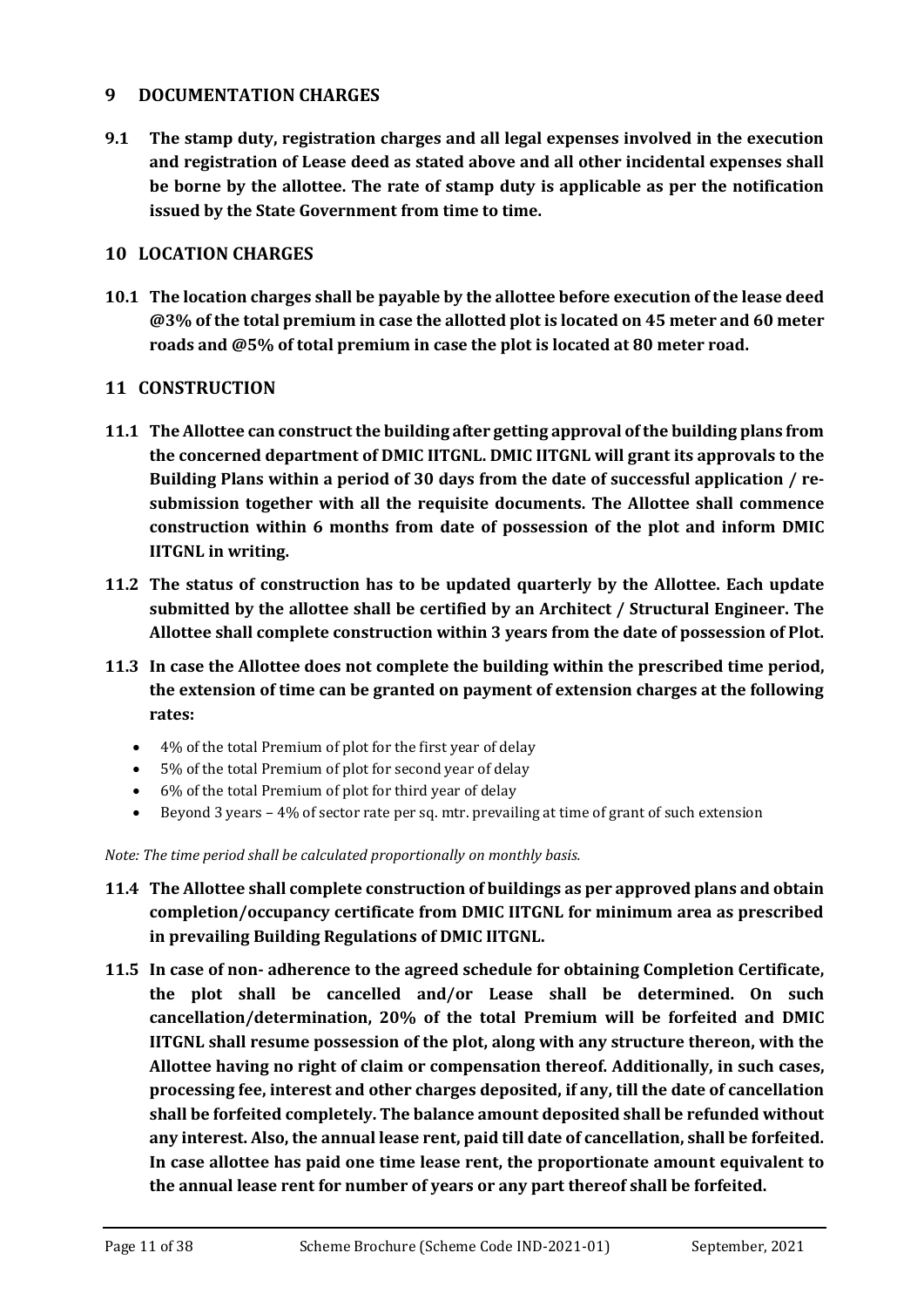## **SECTION-II**

## **GENERAL TERMS AND CONDITIONS FOR ALLOTMENT OF INDUSTRIAL PLOTS**

## **1. VARIATION IN ACTUAL AREA OF ALLOTTED PLOT**

- **1.1** The area of actual plot on possession may vary from the area of the plot mentioned in Allotment Letter or the Plot applied for.
- **1.2** If area of the plot in Allotment Letter issued and actual area handed over to the Allottee is found to be different, then a proportionate change in the amount of Premium would be made.
	- No dispute/objection will be entertained by the DMIC IITGNL on ground of variation in plot area.
	- Allottee also would not have right for change of Plot/refund of money deposited by him on account of variation of actual area up to extent of 10%.
- **1.3** In case of any difference in area of allotted plot and area available on site the Premium of actual area along with lease rent for the additional area shall be payable/receivable by the Allottee within 60 days from the date of communication. The allotment of additional area shall be at the applicable Land rate, subject to availability. However, in case the actual area is less than the allotted area, the refundable premium shall be at the rate at which the plot was allotted.
- **1.4** However, if the actual area exceeds more than 10% then the allottee shall have option to surrender the allotted plot and/or opt for any other plot, if available. The allottee shall intimate its decision of surrender within 30 days of receiving the communication from DMIC IITGNL. In other cases DMIC IITGNL shall decide on case to case basis.

## **2. CHANGE IN CONSTITUTION OF ALLOTTEE**

Change in constitution of the allottee may be allowed by the DMIC IITGNL on completion of required formalities as decided by the DMIC IITGNL from time to time. An application to the DMIC IITGNL has to be made for a change in constitution. The change in constitution shall not result in change in the ownership rights otherwise provisions of transfer will be applicable.

*"Ownership rights"* means original allottee should possess a minimum 51% shares. If it is observed that change in ownership rights is made through change in constitution before the unit has become functional, such change in constitution will be considered null and void and the allotment will be cancelled. After making the unit functional, such a change in constitution may be permitted on depositing fee for change in constitution/transfer of the plot at the time of allotment or premium of the plot based on the prevailing allotment rates at the time of application. Currently, the fee is 10% of prevailing allotment rate as on date of application.

In other cases where the ownership right is not changed due to change in the constitution of the allottee, the application shall be made within 30 days of such change in constitution along with an application fee of Rs. 10,000/- (Ten thousand Only) excluding the applicable taxes. In case of delay of more than 30 days, penalty of Rs. 5000/- per month shall be applicable for every month of delay or part thereof.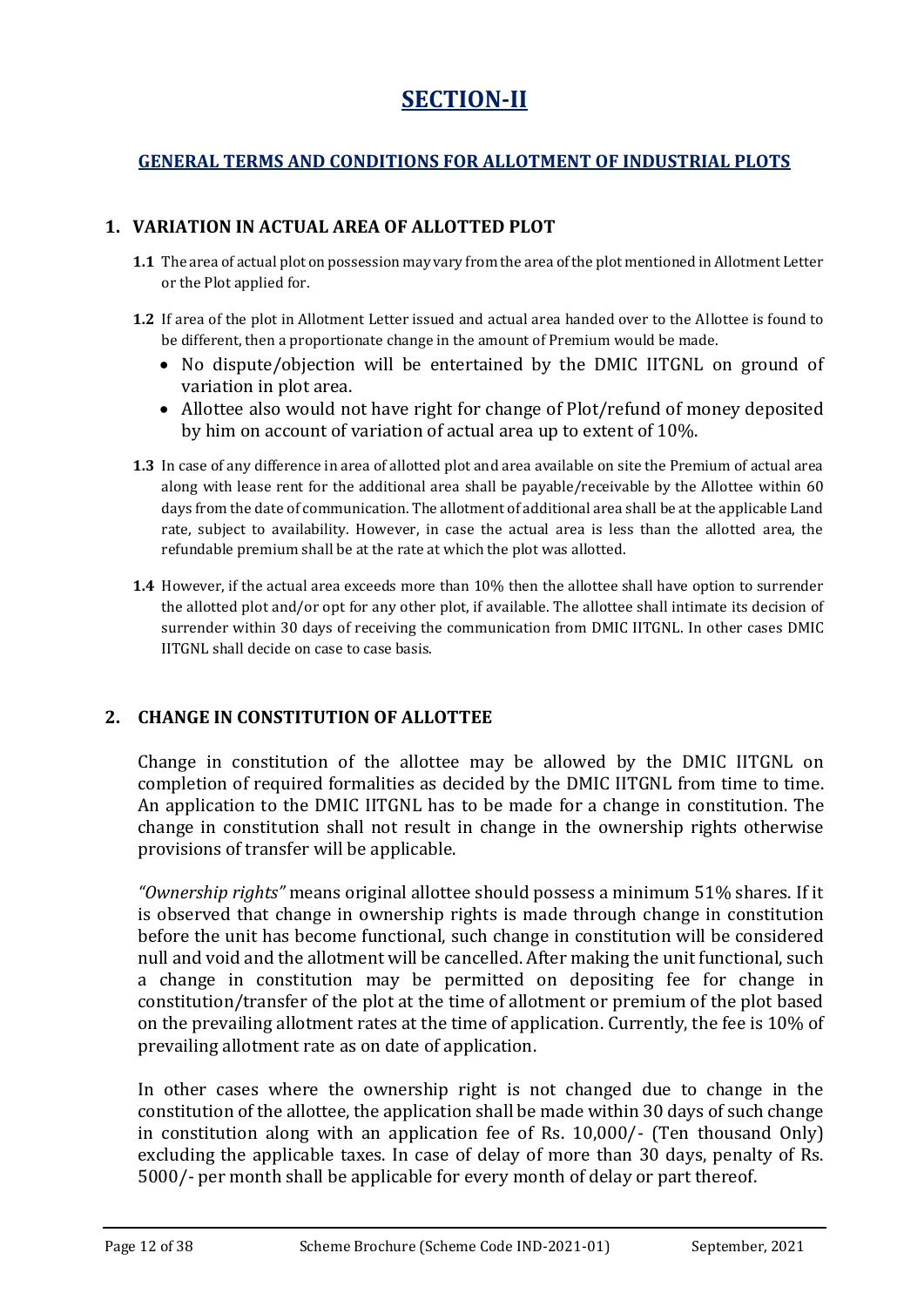## **2.1 PROPRIETORSHIP TO PARTNERSHIP**

Change in constitution from proprietorship to partnership is proposed to be allowed with following conditions. A certified copy of the partnership deed and form A and B issued by the Registrar of Firms should be submitted along with a request for change in constitution. Apart from this an affidavit of relationship of the new incumbent has to be given.

#### **2.2 CHANGE OF PARTNER IN PARTNERSHIP DEED**

A certified copy of the dissolution deed, new partnership deed, retirement-cumpartnership deed, as applicable will be submitted with form A,B and C or revised Form-A issued by the Registrar of Firms along with an affidavit showing the relation among partners are required to be submitted along with a request to change the partner or partnership deed.

## **2.3 CONVERSION OF PROPRIETORSHIP / PARTNERSHIP FIRM INTO LLP / COMPANY OR LLP INTO COMPANY**

Copies of the Articles and Memorandum of Association/ LLP Agreement, certificate of Incorporation, list of shareholders /director /partners / designated partners, Copies of e-forms filed to the Registrar of Companies / LLP for incorporation or change in constitution, duly certified by a Chartered Accountant / Company Secretary in Practice, and Board Resolution duly signed by the Director/Designated Partner /Authorized person to be submitted along with the request for change by the current allottee.

#### **3. DECLARING UNIT FUNCTIONAL**

- **3.1.**It will be essential to obtain functional certificate from DMIC IITGNL within 6 months from the issue of Completion Certificate. The authority for declaring a unit functional is vested with the designated officer of DMIC IITGNL.
- **3.2.** Following documents are required to be submitted to obtain functional certificate-
	- (i) Building Completion Certificate
	- (ii) No dues certificate.
	- (iii) Copy of Lease Deed/ Transfer Deed registered with the concerned authority.
	- (iv) Any two Utility Bill (i.e. electricity bill of permanent connection or documents for installation of permanent connection/telephone bill/water charges bill)
	- (v) Copy of bills for equipment /Plant & Machinery/ Lab as per project report.
	- (vi) Copies of PMT/SSI registration/Central Excise Department certificate (with date of commencement of production)/Trade Tax Exemption Order/Trade Tax Assessment Order (if applicable).
	- (vii) Registration under the Factories Act
	- (viii) ESI registration certificate (if applicable),
	- (ix) EPF registration (if applicable),
	- (x) Other Document as may be prescribed by DMIC IITGNL from time to time.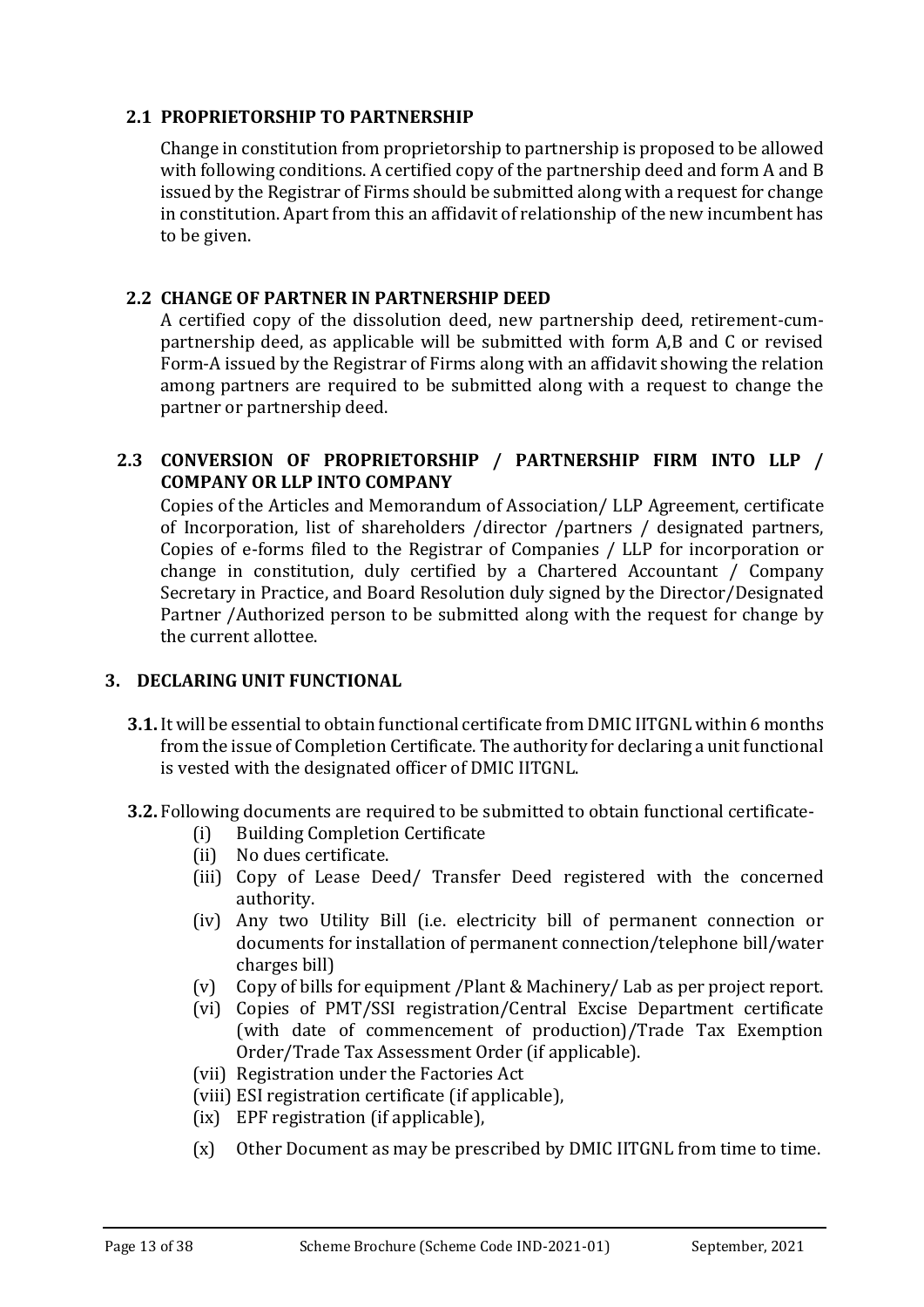- **3.3** The Functional Certificate shall be issued within 30 working days of date of application.
- **3.4** Penalty for not obtaining Functional Certificate**:** In case of failure to obtain Functional Certificate within 6 months from the date of issue of Completion Certificate, the Allottee would be required to pay penalty  $\omega$  4% of the total Premium of the plot per year on pro-rata basis calculated on monthly pro-rata basis.
- **3.5** The date of commencement of production indicated in PMT / SSI Registration Certificate/ EM Part-II/ Central Excise Department Certificate/ Trade Tax Assessment Order would be deemed as date of production and extension charges, if applicable, would be payable only till this date irrespective of the date of submission of the documents and/or declaration of unit as functional by DMIC IITGNL.
- **3.6** In the absence of the above documents, in special cases, the designated officers will inspect the unit to decide the date of commencement of its functioning.

### **4 MORTGAGE**

- **4.1.** Mortgage is generally permitted on the allotted Land for the purpose of financing. However, DMIC IITGNL reserves the right to review each case and take decision against the clause if necessary.
- **4.2.** Mortgage is permitted where property is live and time limit for construction exists. Permission shall be granted within 15 days of submission of application subject to fulfilment of the terms and conditions of mortgage.
- **4.3.** The allottee may, with the prior written consent of the concerned officials / committee of the DMIC IITGNL, mortgage the land/building to any Scheduled Bank/Government/R.B.I. recognized institutions, having at least 5 years of operation of granting loan for the purpose of funding the industrial unit, after execution of lease deed, and subject to such terms and conditions as may be decided by the DMIC IITGNL at the time of granting the permission.
- **4.4.** A mortgage permission fee of Rs.10,000/- (Rupees Ten Thousand only), excluding applicable taxes, shall be payable by the applicant for mortgage permission.
- **4.5.** For grant of mortgage permission, it is important that the allottee shall clear all dues of DMIC IITGNL including any interest or penalty applicable thereon as on date of application for permission to mortgage.
- **4.6.** The Allottee will submit the application along with consent of financial institution and a NOC regarding full payment/ no arrears from Accounts section, DMIC IITGNL.
- **4.7.**In the event of sale or foreclosure of the mortgaged or charged property by the mortgagee, DMIC IITGNL will have the first charge towards transfer charges, extension charges, Lease Rent, interest and other dues, taxes, charges etc. payable to DMIC IITGNL from time to time.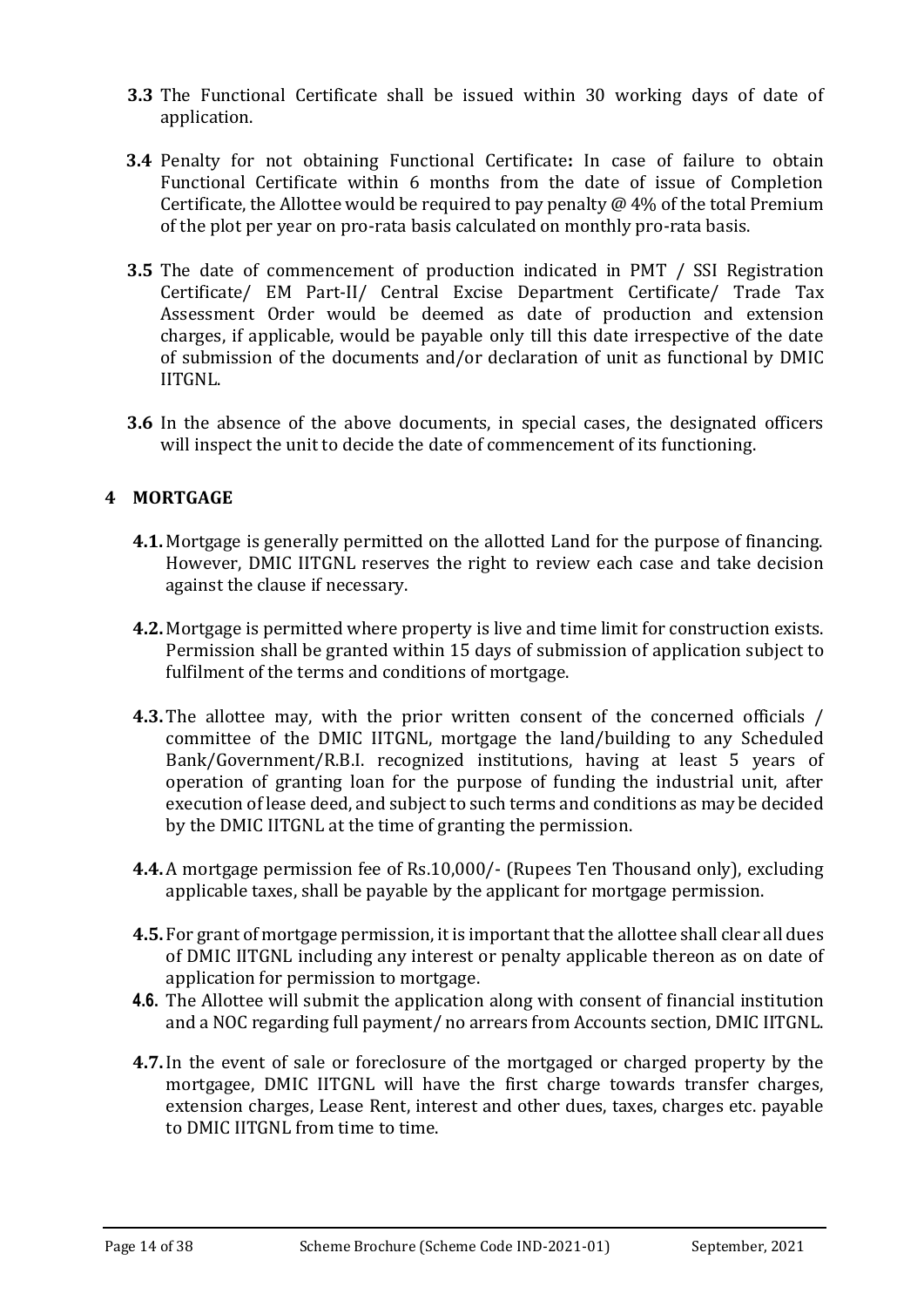## **5 MAINTENANCE**

- **5.1.** The Allottee at his own expense shall take permission for all utilities from concerned authorities for e.g. sewerage connection, water connection, electricity etc.
- **5.2.** The Allottees shall:
	- At all times, maintain the disposed land in a state of good condition and in good sanitary condition to the satisfaction of the DMIC IITGNL.
	- Make available required facilities as well as to keep surroundings neat, clean, healthy and in safe condition at all times, according to the convenience of the users of the property.
- **5.3.** The Allottee shall abide by all Regulations, Building Regulations and guidelines of DMIC IITGNL and other provisions of the U.P. Industrial Area Development Act 1976 and the rules made therein.
- **5.4.** The Allottee shall not display or exhibit any posters, statues, other articles which are repugnant to the morals or are indecent or immoral.
- **5.5.** The Allottee shall not display or exhibit any advertisement or placard in any part of the exterior wall of the building, except which shall be constructed over the demised premises or at a place specified for the purpose by the Lessee.
- **5.6.**In case of non-compliance of these terms and conditions, DMIC IITGNL shall have the right to impose penalty as any empowered committee or officer of DMIC IITGNL authorized for this purpose, may consider just and/or expedient by explaining or recording the reasons.

#### **6 TRANSFER OF PLOT**

- **6.1**The allottee shall not be entitled to transfer the plot without prior written permission of the DMIC IITGNL. The permission may be given in terms of the existing rules and laws at the time of submission of the application for transfer and subject to following conditions:
	- Transfer shall be permitted only after the unit has been declared Functional by DMIC IITGNL.
	- The cases, where cancellation has been done or are in process of cancellation, are not eligible for transfer.
- **6.2**Allottee can transfer the allotted plot for industrial activities/production of the product permitted to set up in DMIC IITGNL Area only, and not for any other product/purposes.
- 6.3 Application for transfer shall be made on the prescribed Transfer Application Form available on website of DMIC IITGNL, along with the Transfer Charges.
- 6.4 The Transfer application form should be duly filled along with the NOC's from concerned departments i.e. No dues from the Accounts/ allotment department, last paid electricity bill etc.
- **6.5**Photograph & signature of Transferor(s)/ Transferee(s) must be attested by the Bank Manager on the application form itself. In case of companies, certified copy of Resolution of Board of Directors authorizing the signatory for moving the transfer application should also be submitted with application.
- **6.6**Both Transferor and Transferee must be competent to contract on the date of transfer application.
- **6.7** Transfer of partial area of plot shall not be considered.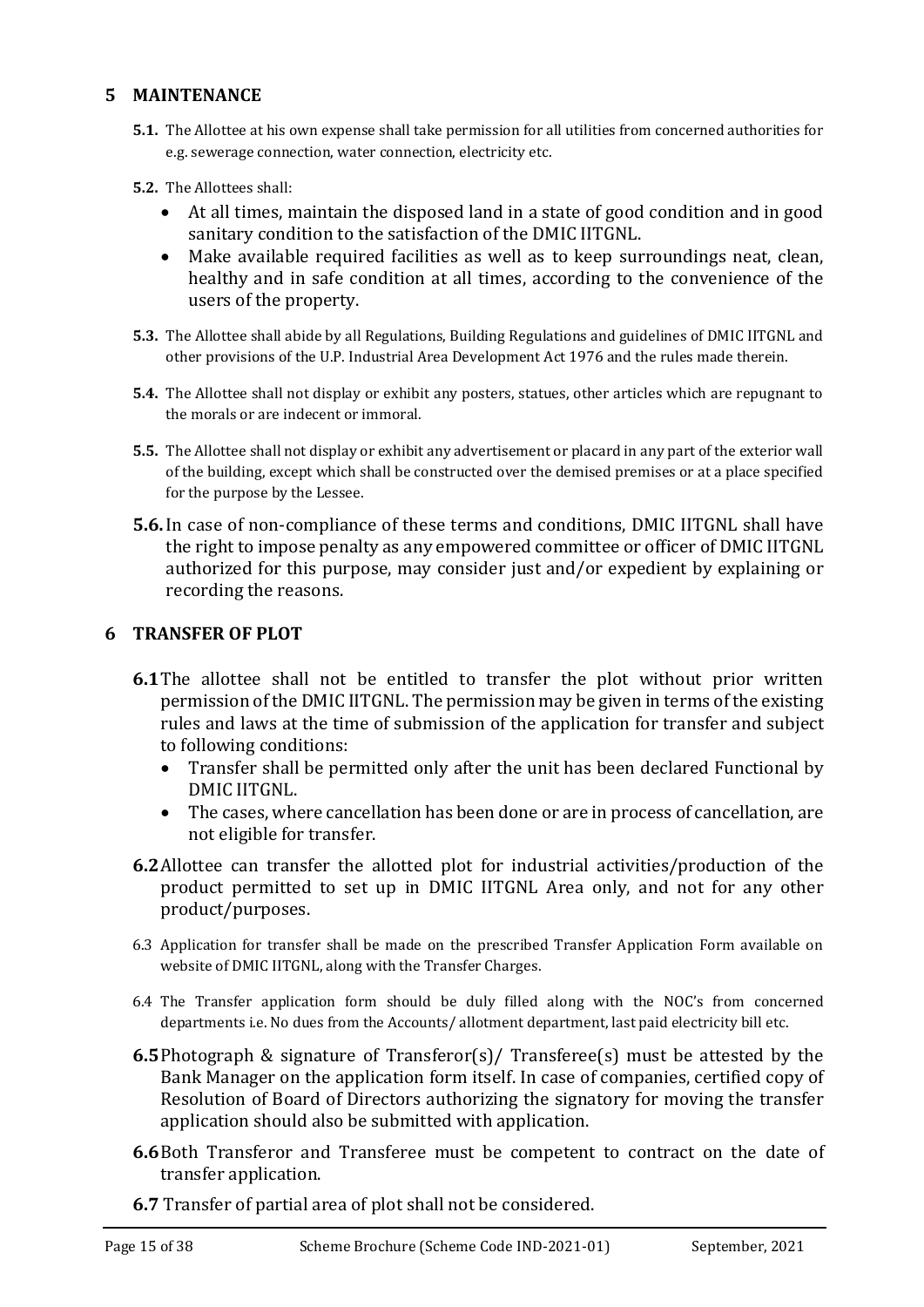- 6.8 Transfer Charges:
	- Transfer Charges" are applicable and shall be charged as per the prevailing policy on the date of application. Currently, the transfer charges are @10% of the prevailing allotment rates at the time of application of transfer.

| $\mathbf{A}$   | <b>Formal Transfer</b>                                                                                                                                                                                                                                                                                                                                                                                                                                                                                                                                                      |                             |  |  |  |
|----------------|-----------------------------------------------------------------------------------------------------------------------------------------------------------------------------------------------------------------------------------------------------------------------------------------------------------------------------------------------------------------------------------------------------------------------------------------------------------------------------------------------------------------------------------------------------------------------------|-----------------------------|--|--|--|
|                | <b>Type of Transfer</b>                                                                                                                                                                                                                                                                                                                                                                                                                                                                                                                                                     | <b>Charges</b>              |  |  |  |
|                |                                                                                                                                                                                                                                                                                                                                                                                                                                                                                                                                                                             |                             |  |  |  |
| $\mathbf{1}$   | From Proprietor (not being legal person) to a Partnership<br>which<br>his/her<br>blood<br>Firm<br>in<br>relative<br>is/are<br>Partner/Partners e.g. Father, Mother, Brother, Sister,<br>Married/Unmarried<br>Husband,<br>Wife,<br>Son,<br>Daughter,<br>Daughter in Law.                                                                                                                                                                                                                                                                                                     | Transfer Charges applicable |  |  |  |
| $\overline{2}$ | From Partners of Partnership Firm to a Single Partner in that<br>firm as a Proprietor (not being legal person)                                                                                                                                                                                                                                                                                                                                                                                                                                                              | Transfer Charges applicable |  |  |  |
| 3              | From retired Partners to remaining Partners of Partnership<br>Firm (To take note of retired Partners)                                                                                                                                                                                                                                                                                                                                                                                                                                                                       | Transfer Charges applicable |  |  |  |
| $\overline{4}$ | Transfer due to change in members of Family (addition or<br>deletion of members)<br>a) Proprietorship to Partnership firm<br>b) Proprietorship to Pvt. Ltd. Company<br>c) Pvt. Ltd. Company to Proprietorship<br>d) Partnership firm to Proprietorship                                                                                                                                                                                                                                                                                                                      | Transfer Charges applicable |  |  |  |
| 5              | Transfer from Promoter (natural person as well as legal<br>person) of Proposed Pvt. Ltd. company if plot is allotted to<br>promoter to newly formed Pvt. Ltd. company (If Promoter<br>applied for transfer within 3 years from date of Sub Lease<br>Deed and if promoter holds >20% of total paid up<br>capital/shares in newly formed Pvt. Ltd. company by<br>promoter and if promoter & newly formed company gives<br>undertaking that promoter will hold >20% of paid up<br>capital/shares in that Pvt. Ltd. company for minimum two<br>years from the date of transfer) | Transfer Charges applicable |  |  |  |
| 6              | Transfer from Promoter of Proposed Housing Society if<br>residential plot is allotted to promoter to Housing Society<br>formed by that promoter (Name of members of society<br>mentioned in Plot Allotment Order must be registered in the<br>manual of society: Bye-Laws)                                                                                                                                                                                                                                                                                                  | Transfer Charges applicable |  |  |  |
| 7              | Transfer from plot holder who is expired to his/her legal<br>heir (registration of heir)                                                                                                                                                                                                                                                                                                                                                                                                                                                                                    | Transfer Charges applicable |  |  |  |
| 8              | Transfer as per expired plot holders testament/bequeath                                                                                                                                                                                                                                                                                                                                                                                                                                                                                                                     | Transfer Charges applicable |  |  |  |
| 9              | Transfer from individual plot holder to a Pvt. Ltd. company<br>formed by the individual & his family members e.g. Father,<br>Mother,<br>Sister,<br>Husband,<br>Brother,<br>Wife,<br>Son,<br>married/unmarried Daughter, Daughter in Law (not being<br>legal person). All Shares should be held by plot holder and<br>his family members having blood relations.                                                                                                                                                                                                             | Transfer Charges applicable |  |  |  |
| 10             | Transfer<br>from<br>of its<br>Pvt.<br>Ltd.<br>company to<br>one<br>shareholder/directors<br>as<br>proprietor<br>a<br>(shareholders/directors of such company should be family<br>members from its establishment)                                                                                                                                                                                                                                                                                                                                                            | Transfer Charges applicable |  |  |  |
| 11             | Transfer as per order of Competent court which mentions<br>not to take any Transfer Charges                                                                                                                                                                                                                                                                                                                                                                                                                                                                                 | No Transfer Charges         |  |  |  |
| 12             | Transfer as per directives of Govt. of Uttar Pradesh which<br>mentions not to take any Transfer Charges                                                                                                                                                                                                                                                                                                                                                                                                                                                                     | <b>No Transfer Charges</b>  |  |  |  |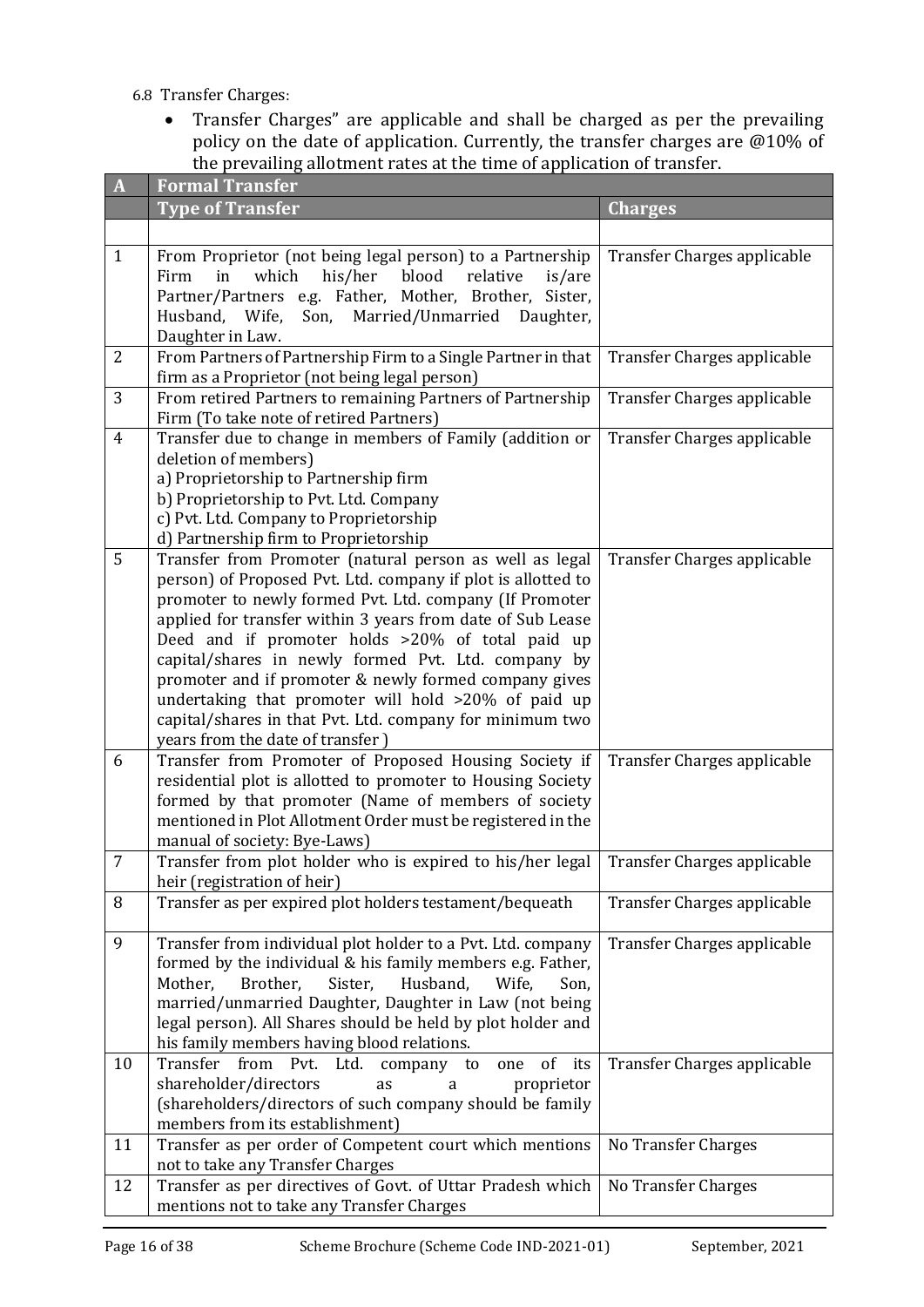|    | <b>Formal Transfer</b>                                                              |                |
|----|-------------------------------------------------------------------------------------|----------------|
|    | Type of Transfer                                                                    | <b>Charges</b> |
| 13 | An Involuntary transfer pursuant to any order/scheme of Transfer Charges applicable |                |
|    | the Competent Court/Tribunal/Appropriate Government.                                |                |

| $\, {\bf B}$   | <b>Non formal Transfer</b>                                                                                                                                                                                                                                                                                                                                                                                                                                                                                                                                                                                                                                                                                                                                                                                                                     |                                                                                                                                                                                                                                                                                                                                                                       |  |  |  |
|----------------|------------------------------------------------------------------------------------------------------------------------------------------------------------------------------------------------------------------------------------------------------------------------------------------------------------------------------------------------------------------------------------------------------------------------------------------------------------------------------------------------------------------------------------------------------------------------------------------------------------------------------------------------------------------------------------------------------------------------------------------------------------------------------------------------------------------------------------------------|-----------------------------------------------------------------------------------------------------------------------------------------------------------------------------------------------------------------------------------------------------------------------------------------------------------------------------------------------------------------------|--|--|--|
|                | <b>Type of Transfer</b>                                                                                                                                                                                                                                                                                                                                                                                                                                                                                                                                                                                                                                                                                                                                                                                                                        | <b>Charges</b>                                                                                                                                                                                                                                                                                                                                                        |  |  |  |
| $\mathbf{1}$   | Transfer from proprietor to proprietor (which are not<br>Family members)                                                                                                                                                                                                                                                                                                                                                                                                                                                                                                                                                                                                                                                                                                                                                                       | Transfer Charges applicable                                                                                                                                                                                                                                                                                                                                           |  |  |  |
| $\overline{2}$ | Transfer from proprietor to partnership firm (partnership<br>firm in which there is no partner from family members of<br>proprietor)                                                                                                                                                                                                                                                                                                                                                                                                                                                                                                                                                                                                                                                                                                           | Transfer Charges applicable                                                                                                                                                                                                                                                                                                                                           |  |  |  |
| 3              | Transfer from one partnership firm to another partnership<br>firm (in which there are no partners from same family)                                                                                                                                                                                                                                                                                                                                                                                                                                                                                                                                                                                                                                                                                                                            | Transfer Charges applicable                                                                                                                                                                                                                                                                                                                                           |  |  |  |
| $\overline{4}$ | Transfer from proprietor to Pvt./Public Ltd. Company<br>(company in which there is no director/share holder from<br>family of proprietor)                                                                                                                                                                                                                                                                                                                                                                                                                                                                                                                                                                                                                                                                                                      | Transfer Charges applicable                                                                                                                                                                                                                                                                                                                                           |  |  |  |
| 5              | Transfer from partnership firm to Pvt./Public Ltd.<br>Company (company in which partners of partnership firm<br>family<br>members<br>should<br>their<br>not<br>be<br>or<br>director/shareholders of that company.                                                                                                                                                                                                                                                                                                                                                                                                                                                                                                                                                                                                                              | Transfer Charges applicable                                                                                                                                                                                                                                                                                                                                           |  |  |  |
| 6              | Transfer from Pvt./Public Ltd. Company to proprietor (not<br>being director/share holder)                                                                                                                                                                                                                                                                                                                                                                                                                                                                                                                                                                                                                                                                                                                                                      | Transfer Charges applicable                                                                                                                                                                                                                                                                                                                                           |  |  |  |
| $\overline{7}$ | Transfer from Pvt./Public Ltd. Company to partnership<br>firm (not being director/share holder)                                                                                                                                                                                                                                                                                                                                                                                                                                                                                                                                                                                                                                                                                                                                                | Transfer Charges applicable                                                                                                                                                                                                                                                                                                                                           |  |  |  |
| 8              | Transfer from Pvt./Public Ltd. Company to another<br>Pvt./Public Ltd. Company (If directors/ shareholders in<br>both companies are/aren't same or If directors/<br>shareholders in both companies are/ aren't family<br>members)                                                                                                                                                                                                                                                                                                                                                                                                                                                                                                                                                                                                               | Transfer Charges applicable                                                                                                                                                                                                                                                                                                                                           |  |  |  |
| 9              | Any security is created on the plot without prior written<br>consent of the DMIC IITGNL or without executing a<br>tripartite agreement or where such consent is given but<br>the plot holder is found to be in material breach of its<br>obligations under the terms of lease or allotment or of the<br>consent, the DMIC IITGNL shall without prejudice to its<br>rights terminate the lease/allotment and/or to repossess<br>the plot and/or adopt any other recourse, or remedy or<br>proceedings, be entitled to recover transfer charges, even<br>though the said transfer is pursuant to the order/scheme<br>of<br>Court/Tribunal/Appropriate<br>the<br>competent<br>Industrial<br>Government/Board<br>for<br>and<br>Financial<br>Reconstruction (BIFR)/Appellate Authority for Industrial<br>and Financial Reconstruction (AAIFER) etc. | Transfer Charges applicable                                                                                                                                                                                                                                                                                                                                           |  |  |  |
| 10             | Transfer if DMIC IITGNL has given permission to take loan<br>from financial institution/bank other than UPSFC and if<br>that financial institution/bank sells the plot to recover the<br>loan, then to take note of such sale. (Attested copy of order<br>of Competent court is required)                                                                                                                                                                                                                                                                                                                                                                                                                                                                                                                                                      | If Financial institution/bank<br>earns surplus amount in such<br>sale,<br>then<br>according<br>to<br>tripartite agreement, 100%<br>difference amount between<br>'premium rate at which plot is<br>allotted or if later plot is<br>transferred (by levying 10%<br>transfer charges depending on<br>FSI of plot) then premium rate<br>on the date of order of transfer' |  |  |  |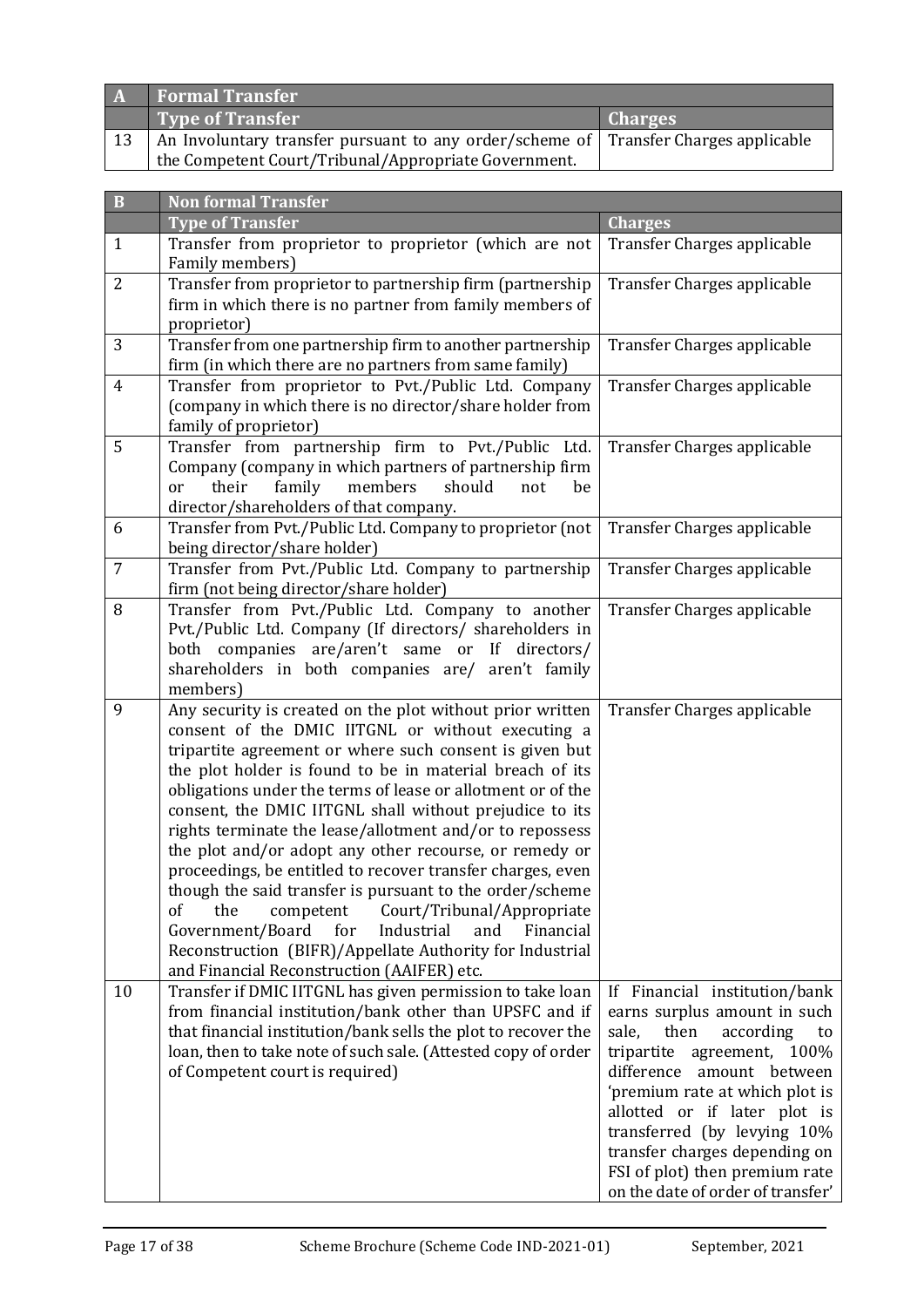| $\bf{B}$ | <b>Non formal Transfer</b>                                                                                                                                                                                                                                                                                                |                                                                                                                                                                                                                                                       |  |  |
|----------|---------------------------------------------------------------------------------------------------------------------------------------------------------------------------------------------------------------------------------------------------------------------------------------------------------------------------|-------------------------------------------------------------------------------------------------------------------------------------------------------------------------------------------------------------------------------------------------------|--|--|
|          | <b>Type of Transfer</b>                                                                                                                                                                                                                                                                                                   | <b>Charges</b>                                                                                                                                                                                                                                        |  |  |
|          |                                                                                                                                                                                                                                                                                                                           | and 'premium rate on the date<br>when<br>Financial<br>institution/bank made a sale'<br>with 10% transfer<br>along<br>charges depending on FSI of<br>(Date<br>of<br>plot.<br>sale<br>deed/assignment deed should<br>be considered as date of sale)     |  |  |
| 11       | Transfer if DMIC IITGNL has given permission to take loan<br>from UPSFC and if that UPSFC sells the plot to recover the<br>loan, then to take note of such sale. (Sale Deed/<br>Assignment Deed with Registration proof required)                                                                                         | If UPSFC earns surplus amount<br>in such sale, then 'amount of<br>surplus' or 10% Differential<br>premium depending on FSI of<br>plot' whichever is less.<br>If UPSFC does not<br>earns<br>surplus amount in such sale,<br>then transfer charges only |  |  |
| 12       | To take note of any scheme of amalgamation, take over,<br>merger or demerger etc. are framed between two or more<br>entities in the ordinary course of business as part of their<br>corporate/ business strategy, mere sanction to such a<br>scheme by the competent authority, tribunal or court, as<br>the case may be. | Transfer Charges applicable                                                                                                                                                                                                                           |  |  |
| 13       | Transfer to a person whose investment is >Rs.100 Cr and<br>plot area is >100000 sq. mtr.                                                                                                                                                                                                                                  | Transfer Charges applicable                                                                                                                                                                                                                           |  |  |
| 14       | DMIC IITGNL doesn't allow transfer of plot from Physically<br>handicapped (PH) person to another PH person up to two<br>years.<br>But after two years transfer of plot to another PH person is<br>allowed.                                                                                                                | Transfer Charges applicable                                                                                                                                                                                                                           |  |  |
| 15       | DMIC IITGNL doesn't allow transfer of plot from PH person<br>to other person up to five years.<br>But after five years transfer of plot to other person is<br>allowed.                                                                                                                                                    | Transfer Charges applicable                                                                                                                                                                                                                           |  |  |

#### **6.9 OTHER CONDITIONS FOR TRANSFER**

- Transfer or/and Transferee should severally and/ or jointly satisfy themselves about the overdue/ dues position.
- Transfer charges once deposited will not be refunded/ adjusted even in case of transfer does not materialize due to dispute between the parties or withdrawal of transfer application. Once the transfer application is submitted it can be withdrawn only with the consent of the transferor and the Transferee. In case of dispute, orders of the competent court shall be required for withdrawal of the transfer application/ Transfer Memorandum.
- Once transfer is approved and the Transfer Memorandum is issued and Transfer Deed is executed, all the assets and/or liabilities against the plot/unit would pass on to the Transferee.
- Lease Rent will be payable at the prevailing rate of Lease Rent of the prevailing allotment premium with location charges, on the date of issue of Transfer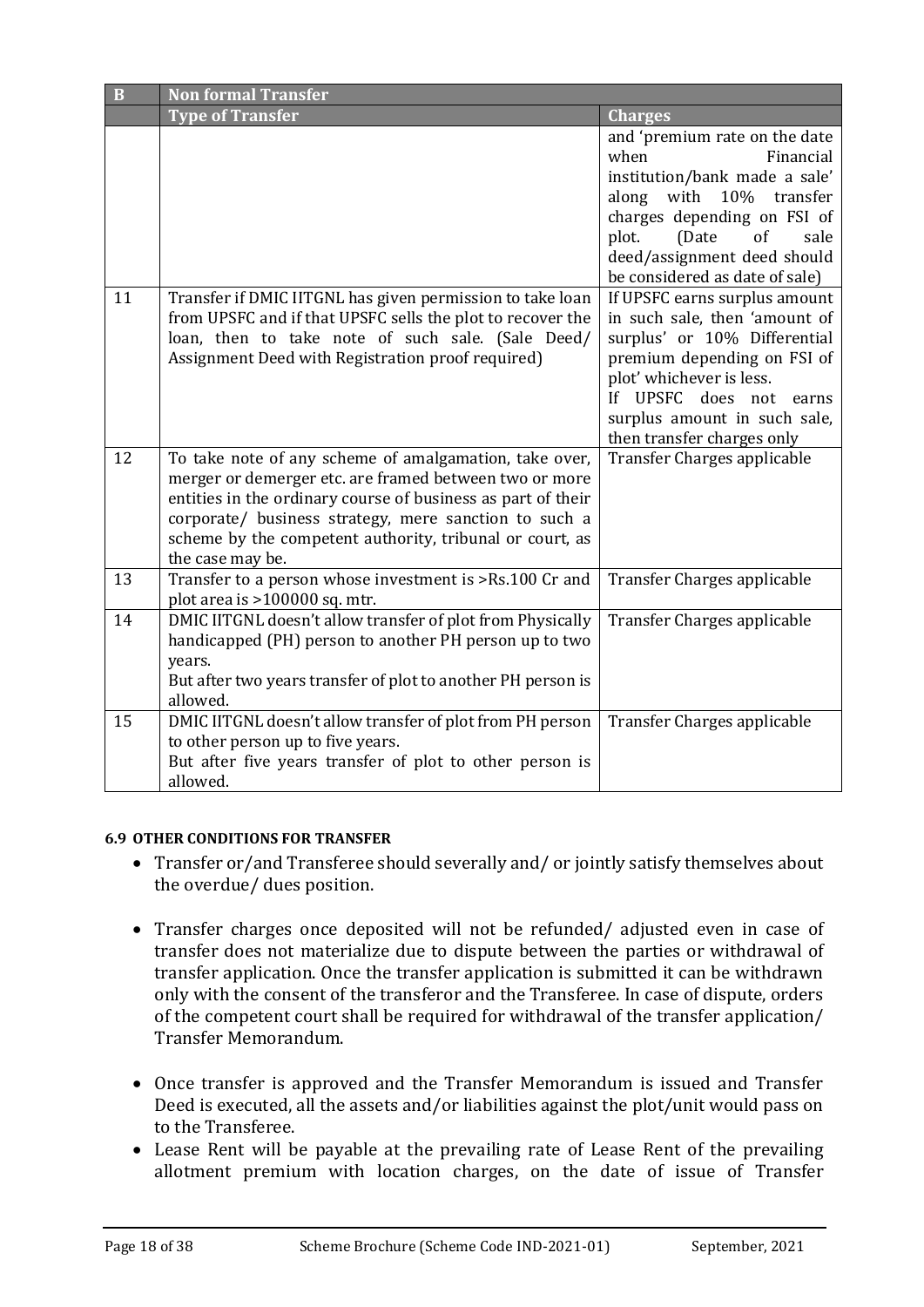Memorandum subject to enhancement as envisaged in Lease Deed/ Transfer Deed/ Transfer Memorandum.

- In case of transfer of rights of a minor, even partial, orders of the District Judge are required regarding the protection of interest of the minor.
- Transfer of property by Allottee/Transferee directly to his/her blood relatives, parents, grandparents, grandchildren, children, brother, sister, wife, husband, & vice versa would be allowed without transfer charges.
- The transfer of property is an act between Transferee(s) and Transferor(s) and as such any liens, claims, damages, compensation, adverse court orders etc. arising thereof subsequently would be the sole liability of Transferee(s) and DMIC IITGNL would remain indemnified against the same.
- The Allottee / Transferee shall execute a Transfer Deed, after paying the Transfer Charges, within 90 days from the date of issue of the Transfer Memorandum by DMIC IITGNL. The Transfer Memorandum will be valid for 90 days. A certified copy of the same shall be submitted to DMIC IITGNL after the registration of the same with the Sub-Registrar. The Transfer Memorandum shall be part of the Transfer Deed executed between the Transferor and the Transferee.
- In case the Transfer Deed is not registered within validity period, the Allottee has to apply afresh and pay additional 2% of the applicable Transfer Charges.
- In case of transfer/sale by financial institution under section-29 of State Financial Corporation Act or by a bank under SARFAESI Act, the application has to be moved by the financial institutions/bank along with all NOC's required in the Transfer Application form. In such case Transfer Charges at the rate of 10% of the sale value will be levied.
- **6.10** The decision of the DMIC IITGNL with respect to the transfer permission shall be final and binding on the allottee.

## **7 AMALGAMATION**

- **7.1.** Amalgamation of adjoining plots may be considered on the conditions as decided by the DMIC IITGNL from time to time. Sub-division is not allowed under any circumstances.
	- **7.2.** Amalgamation of adjoining plots belonging to same Allottee/ Transferee and for the same project may be considered by DMIC IITNGL on the submission of documents as mentioned below:
		- Proposed layout plan and site plan of the entire area of the proposed plots to be amalgamated.
		- Certified copy of the resolution of the Board of Directors in case of a Company /Authority letter in case of a Partnership Firm/LLP.
		- Consent from the Planning department of DMIC IITGNL for compatibility/ ease of implementation of the project on the proposed amalgamated plot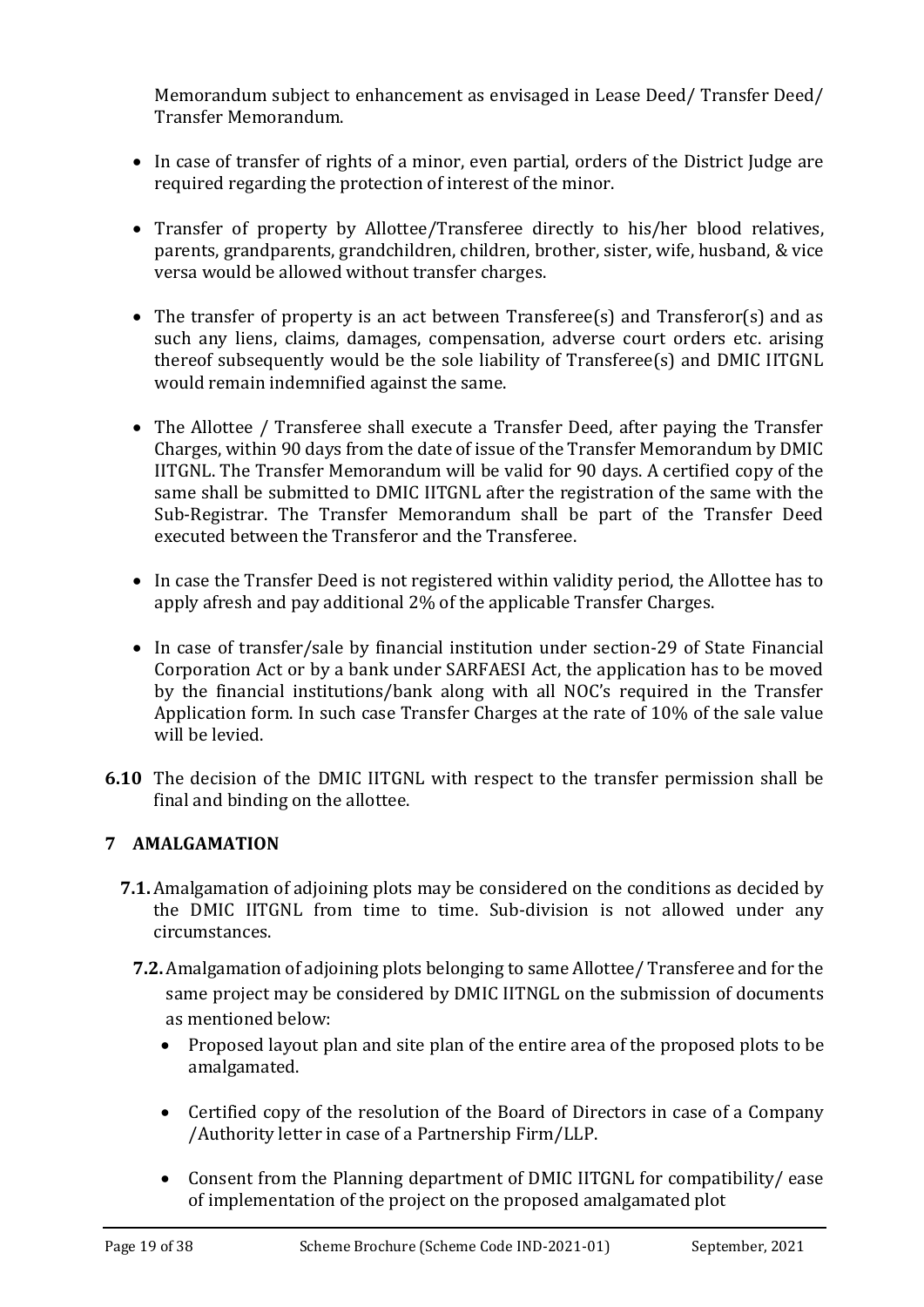- NOC from the financial institution, if the property is mortgaged.
- Submission of an undertaking/Indemnity Bond from all the proposed Allottees/ Transferees that they will jointly and severally inherit all the Liabilities/ responsibilities arising out of default of terms and conditions of Allotment/Lease on the part of any/all of the Allottees/ Transferees.
- Submission of Memorandum of Understanding and Articles of Association from all the Allottees/ Transferees applying for amalgamation.
- Any other relevant document/ information as may be prescribed.
- **7.3** No time extension shall be granted for construction in case of amalgamation is done.
- **7.4** After the permission for amalgamation is granted by DMIC IITGNL, the amalgamated plot may be considered as a single plot for the purpose of Ground Coverage and FAR as per Building regulations and the Allottees/ Transferees will be required to get the necessary maps approved from DMIC IITGNL before starting any construction on the amalgamated plot. However, other terms and conditions of the Allotment and the Lease Deed will remain as that of the original terms and conditions of the Allotment and the Lease Deed of each of the Allottee/ Transferee.
- **7.5** Amalgamation fee of Rs. 50,000/-(Rupees Fifty Thousand Only), excluding applicable taxes, shall be payable by the applicant.

#### **8 SURRENDER**

- **8.1.** The Allottee can surrender voluntarily the premises in favour of DMIC IITGNL before cancellation subject to the following deductions:
	- Before allotment: Processing fee will be deducted
	- After allotment and before execution of Lease Deed: 15% of the land premium deposited till date will be forfeited along with processing fee.
	- After possession of the premises has been taken over: 15% of land premium deposited till date (excluding interest against the Premium) and the due Lease Rent till the date of dispossession along with processing fee shall be forfeited and balance, if any, shall be refunded without any interest.
- **8.2.** The request for surrender should contain signatures of bonafide Allottee along with:
	- In case of incorporated company / society/charitable society/trust the request should be supported by the Certified Copy of the Resolution of Board of Directors / Members / Trustees.
	- In case of registered Partnership firm or Limited Liability Partnership firm then a letter of authorization by its partners shall be enclosed.
	- The Allottee shall execute a Surrender Deed and shall surrender all the original legal documents unconditionally to DMIC IITGNL.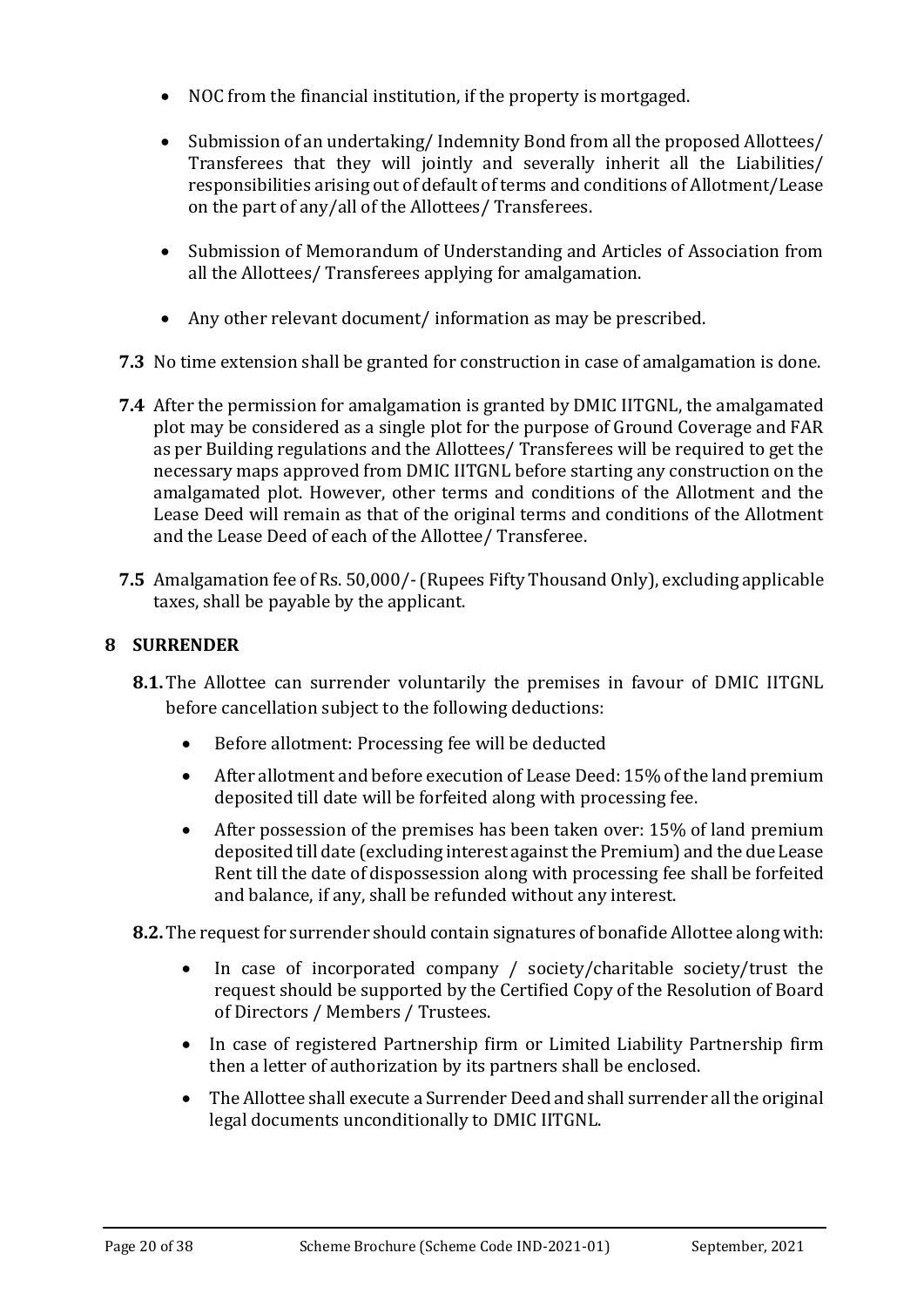**8.3** The date of surrender in above case shall be the date on which application is received at the office of DMIC IITGNL. No subsequent claim on the basis of postal certification will be entertained.

## **9 CANCELLATION**

- **9.1.**In addition to the other specific clauses relating to cancellation the DMIC IITGNL, as the case may be, shall be free to exercise its rights of cancellation of lease/allotment in the case of:
	- a) Allotment being obtained through misrepresentations/suppression of material facts.
	- b) Any violation of directions issued or rules and regulations framed by the Pollution Control Board or by any other statutory body.
	- c) Default on the part of the applicant allottee for breach/violation of terms and conditions of registration allotment/lease and/ or non-deposit of allotment money or instalments of the premium/lease rent.
- **9.2.**In the event of cancellation, under sub-clause (a) above, the entire deposits till the date of cancellation shall be forfeited and possession of the plot will be resumed by the DMIC IITGNL with structure thereon, if any, and the allottee will have no right to claim compensation thereof.
- **9.3.**In the event of cancellation, under sub-clause (b) & (c) above, processing fee, interest and other charges deposited, if any, till the date of cancellation shall be forfeited completely. along with 20% of the total premium or the amount deposited towards premium up to the date of cancellation, whichever is the least, shall be forfeited and balance, if any, shall be refunded without any interest. Also, the annual lease rent, paid till date of cancellation, shall be forfeited. In case allottee has paid one time lease rent, the proportionate amount equivalent to the annual lease rent for number of years or any part thereof shall be forfeited.

## **Please read clause 9 along with clause 5.4 of Section –I.**

## **10 RESTORATION**

- **10.1.**The DMIC IITGNL can exercise cancellation of industrial plot for breach of terms and conditions of allotment/Lease deed. However, if the allottee applies for restoration, the DMIC IITGNL can restore the plots. The restoration will be subject to the following conditions: -
	- The application of restoration of plots shall be made within 60 days from the date of cancellation.
	- The decision about the restoration of the plot will be taken within six months of application for restoration of plot after the date of cancellation subject to non-allotment/allocation of the said plot / premises to any third party.
	- The allottee will have to make up to date payments, dues, penalties and interest etc. as applicable.
	- The allottee will have to pay the time extension charges as per the terms of Allotment / Lease.
	- The restoration charges will have to be paid @ 10% of the total premium of the plot at prevailing rate calculated at the time of restoration.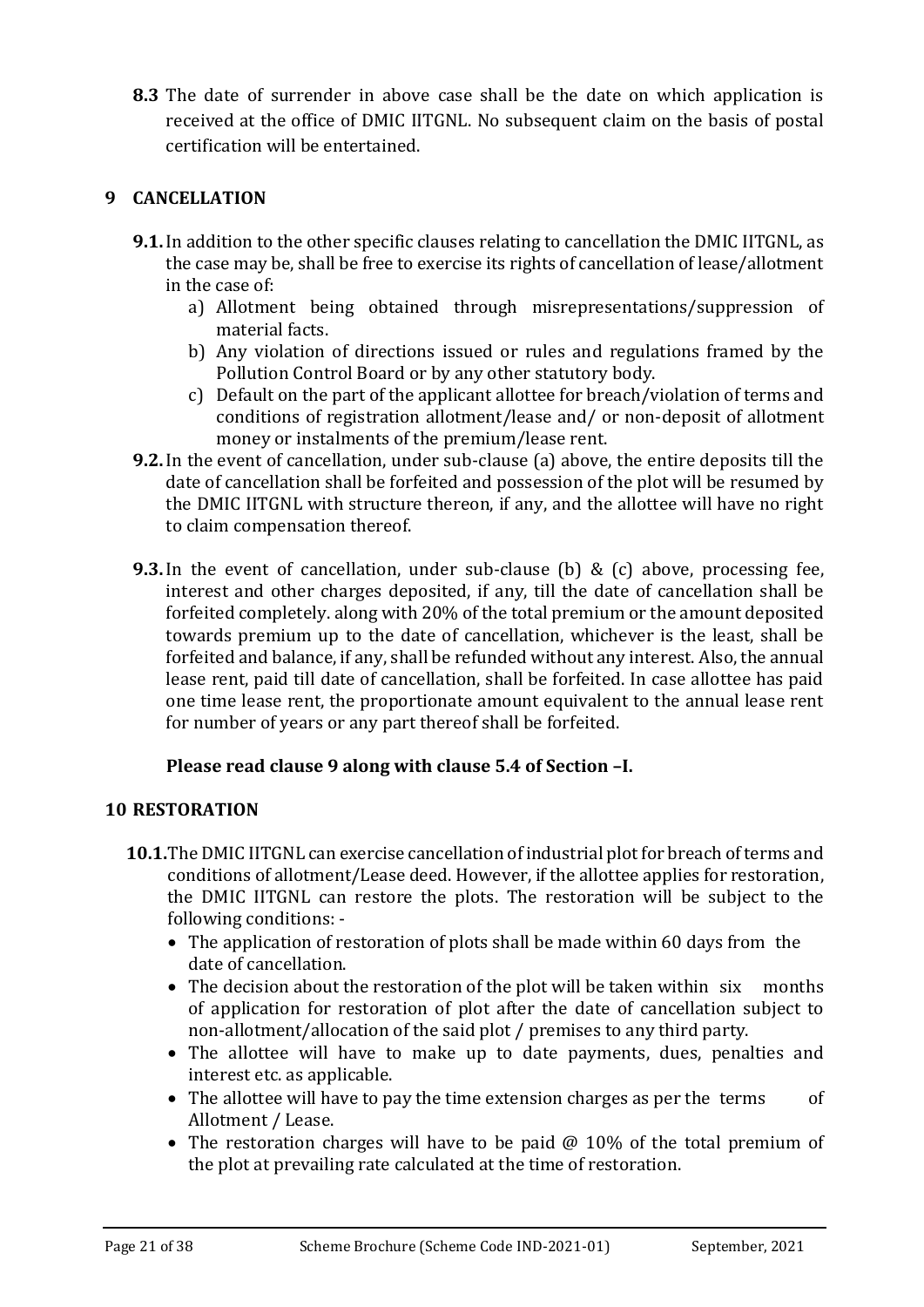- The Allottee will submit revised project implementation schedule in the form of affidavit. The maximum time allowed for project completion shall be agreed with the DMIC IITGNL.
- The Allottee has to submit Performance Bank Guarantee (PBG) of timeline given in Implementation Schedule, which shall be valid for 3 months more than the project implementation schedule and the value of PBG will be 10% of the prevailing Premium of the plots. If the allottee does not follow the Project Implementation Schedule, in that case the Bank Guarantee will be forfeited in favour of the DMIC IITGNL and the allotment of the plot will be cancelled.
- If the allottee has filed a case in the court of law against cancellation, then he will have to withdraw the case and will have to compensate the expenses to the DMIC IITGNL in regard to pursue the case.
- If cancellation has been done because of the non-permissible activities, then the restoration of the plots shall only be considered on submission of affidavit undertaking for non-carrying out the non-permissible activities in future and on inspection of the site about closing the non-permissible activities.
- In case of restoration in prepossession cases, the Allottee shall be required to get the unit functional as per terms of the Lease Deed. In such case, they will have to comply with the clauses as stated above.

### **11 SECOND AND SUBSEQUENT LEASE / SUB-LEASE**

• The allottee shall not be permitted to create any second and subsequent Lease on the industrial plots allotted to him.

## **12 PROVISION FOR RENTING UNITS**

• Renting shall not be allowed on the allotted premises.

## **13 MISUSE, ADDITIONS, ALTERATIONS ETC**.

The allottee shall not, use the land for any purpose other than that for which it has been allotted. The allottee shall not be entitled to divide the plot or amalgamate it with any other plot without the prior written permission of DMIC IITGNL. In case of violation of the above conditions, allotment shall be liable to be cancelled and possession of the premises along with structure thereon, if any shall be resumed.

## **14 LIABILITY TO PAY TAXES**

The allottee will be liable to pay all rates, taxes, charges, user fee and assessment of every description imposed by DMIC IITGNL or any other authority empowered in this behalf, in respect of the plot, whether such charges are imposed on the plot or on the building constructed thereon, from time to time.

#### **15 OTHER CLAUSES**

**15.1.** The MD & CEO of DMIC IITGNL shall have the right to make such decision/alterations/ modification in the terms and conditions of registration/ allotment/Lease from time to time, as may be considered just or expedient.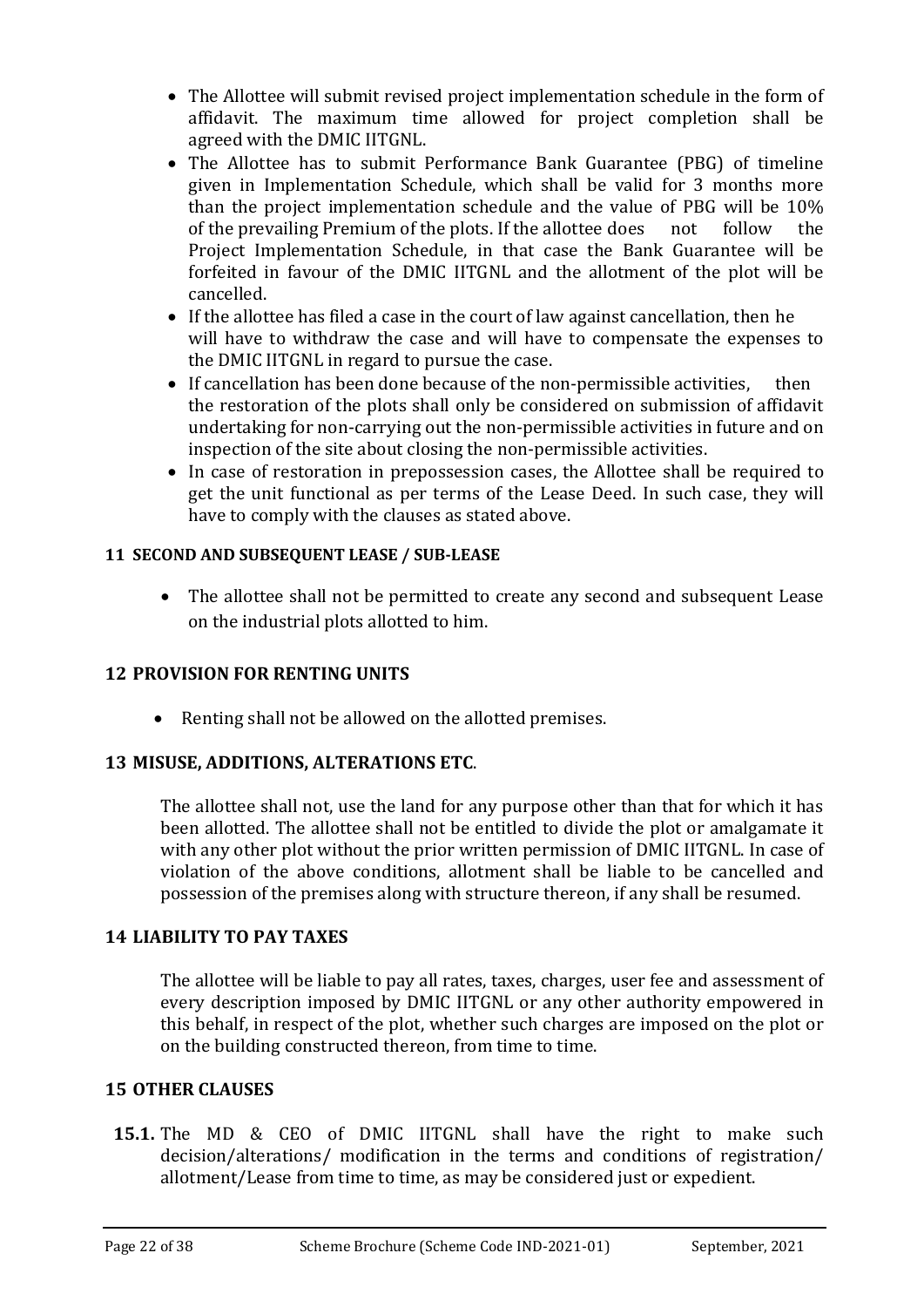- **15.2.** In case of any clarification or interpretation regarding these terms and Conditions the decision of the DMIC IITGNL shall be final and binding on the applicant allottee.
- **15.3.** If due to any "force-majeure" or such circumstances beyond the DMIC IITGNL's control, the DMIC IITGNL is unable to make allotment or the possession of allotted plot, entire registration money or the deposits, depending on stage of allotment will be refunded without interest.
- **15.4.** The registration/allotment/Lease will be governed by the provision of the U.P. Industrial Area Development Act 1976 (UP Act No. 6 of 1976) and rules and/or regulations made or directions issued, under this Act and any other applicable laws.
- **15.5.** The DMIC IITGNL will monitor the implementation of the project. Those applicants who don't submit a written commitment to implement the project within the time limits, permission to proceed for construction will not be allowed.
- **15.6.** All arrears due to the DMIC IITGNL are recoverable as arrears of land revenue.
- **15.7.** Any dispute between the DMIC IITGNL/Lessee and Allottee shall be subject to the territorial jurisdiction of the Civil Courts of Gautam Budh Nagar or the courts designated by the High Court at Allahabad.
- **15.8.** In case of any dispute or in case allottee goes into insolvency, dissolution, liquidation or winding-up, DMIC IITGNL will have the first charge towards premium amount, transfer charges, extension charges, Lease Rent, interest and other dues/over dues, taxes, charges etc. payable to DMIC IITGNL from time to time.

## **16. Indemnity**

The Allottee shall be wholly and solely responsible for the implementation of the project and also for ensuring the quality of development/construction, subsequent operations and maintenance of facilities and services, till such time that an alternate agency for such work is identified and legally appointed by the Allottee. The Allottee shall execute an indemnity bond as per Annexure-10, indemnifying DMIC IITGNL against all disputes arising out of

- The non-completion of work
- The quality and validity of development, construction, operations and maintenance
- Any legal dispute arising out of allotment, letting or lease to the final purchaser.

## **17. Updation of Employment Status**

The allottee shall update and inform DMIC IITGNL on quarterly basis about the number of people employed in the plot / unit whether directly or indirectly (e.g. Through contractor) since commencement of the construction on the plot.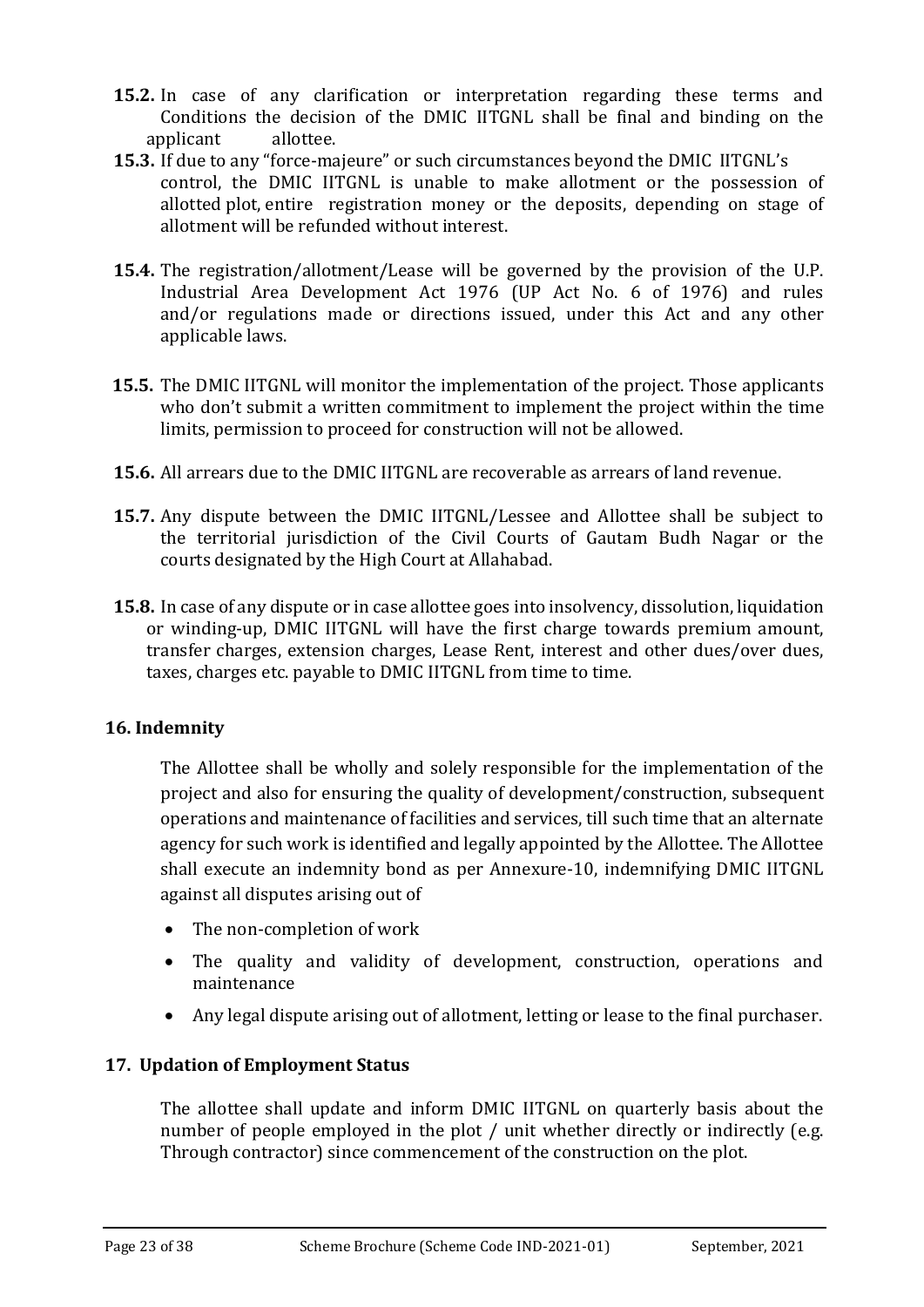#### **Appendix 1: List of Industries permitted in IITGN**

Following is the general list of the Green Non-polluting industries permitted in the Integrated Industrial Township, Greater Noida.

#### **1. Hi-Tech**

- Aerospace
- Audio Technology
- Automotive
- Artificial Intelligence
- Biotechnology
- Computer Engineering
- Electrical and Electronic Engineering
- Electromagnetic Engineering
- Medical devices
- Nanotechnology
- Nuclear Physics
- Photonics
- Robotics
- Semiconductors
- Telecommunications

#### **2. Bio-Tech**

- Bioinformatics
- Blue biotechnology
- Green biotechnology
- Red biotechnology
- White biotechnology
- Medical
- Agricultural
- Industrial

#### **3. R&D**

- Aerospace
- Automotive
- Bio- Energy
- Chemicals
- Computers
- Electrical and Electronics
- Food
- General manufacturing
- ICT and Wireless technology
- Pharmaceuticals and Healthcare
- Water Technologies

#### **4. IT & ITES**

- ITIS Information Technology Infrastructure Services
- ITES Information Technology Enabled Services
- BPO Business Process Outsourcing
- IT operations

#### *The above list is non-exhaustive and may be revised from time to time to include other subcategories.*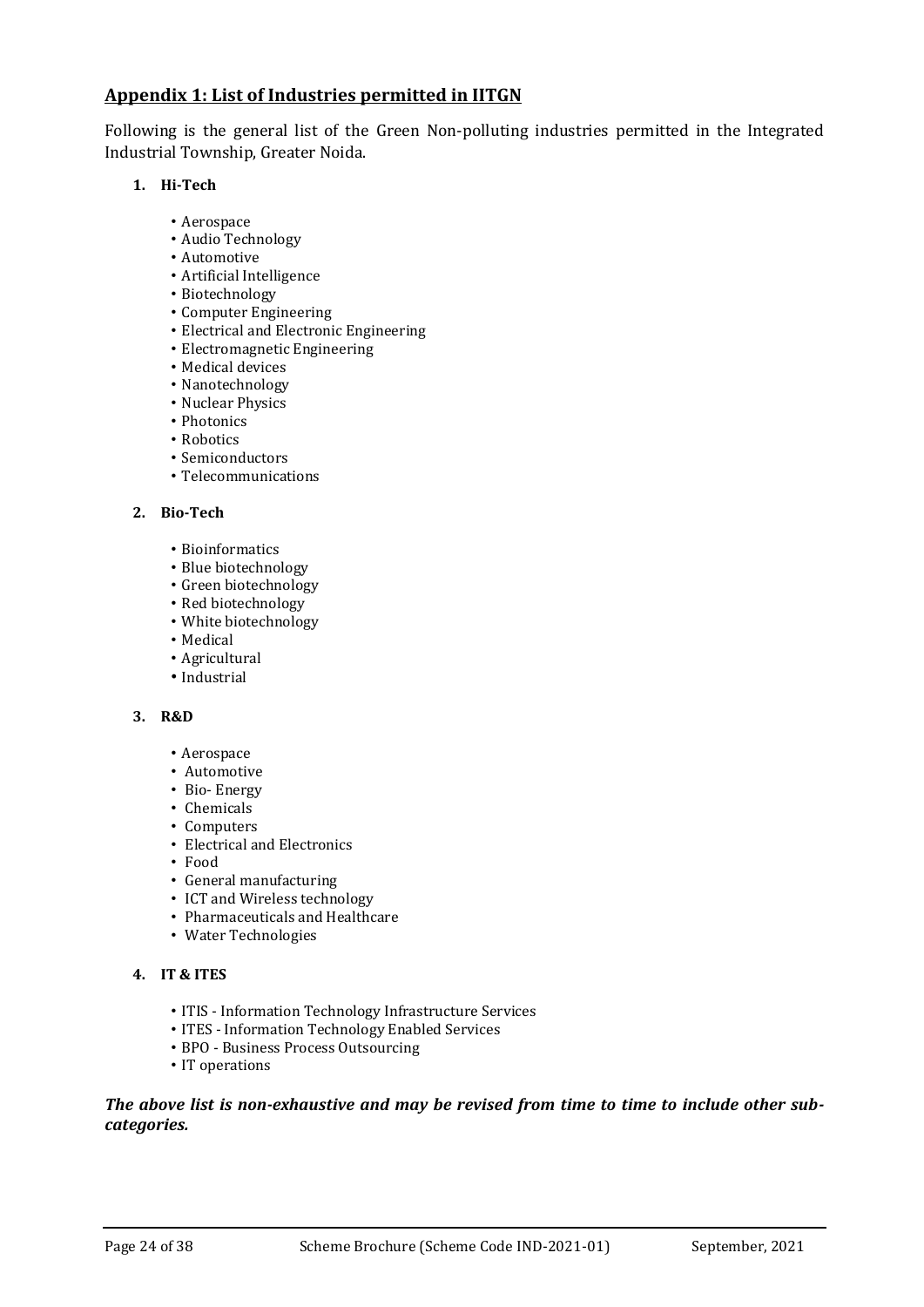## **List of Documents required to be uploaded at the time of application**

- 1. Detailed Project Report signed by the applicant and certified by a Chartered Accountant: (Including Company's Project Profile, Details of Raw Material to be used, Manufacturing Process / Process Flow Chart, Details of Finished Products, Proposed Investment and financial planning of the Project and other related information.)
- 2. Background of Promoters
- 3. Feasibility report of the proposed project signed by the applicant and certified by a Chartered Accountant.
- 4. Land required, depicting land use pattern, construction plan, and schedules of implementation signed by applicant and certified by an Architect.
- 5. Three years projected Cash Flow, depicting sources of inflow for the project signed by the applicant and certified by a Chartered Accountant.
- 6. Two Years audited Balance Sheet and unaudited Balance Sheet signed by applicant and certified by a Chartered Accountant.
- 7. Financial Statement of Turnover signed by the applicant and certified by a Chartered Accountant.
- 8. Financial Statement of Net Worth signed by the applicant and certified by a Chartered Accountant.
- 9. Liquidity Certificate from Nationalised Bank/ Scheduled Bank. Photocopy of listed company's shares /NSC/Bond/FDR are also to be attached. In case of loan from friends/relatives, documentary evidence subject to maximum 25% of promoter's contribution.
- 10. Copy of Certificate of Incorporation of Company /LLP / Registration / Memorandum and Regulation of Society / Trust/Partnership Deed signed by applicant and certified by a Chartered Accountant.
- 11. Affidavit of the Applicant certified that all the statements made in application / annexure are true and correct.
- 12. In case of Consortium / Joint Venture, MOU duly attested by Notary.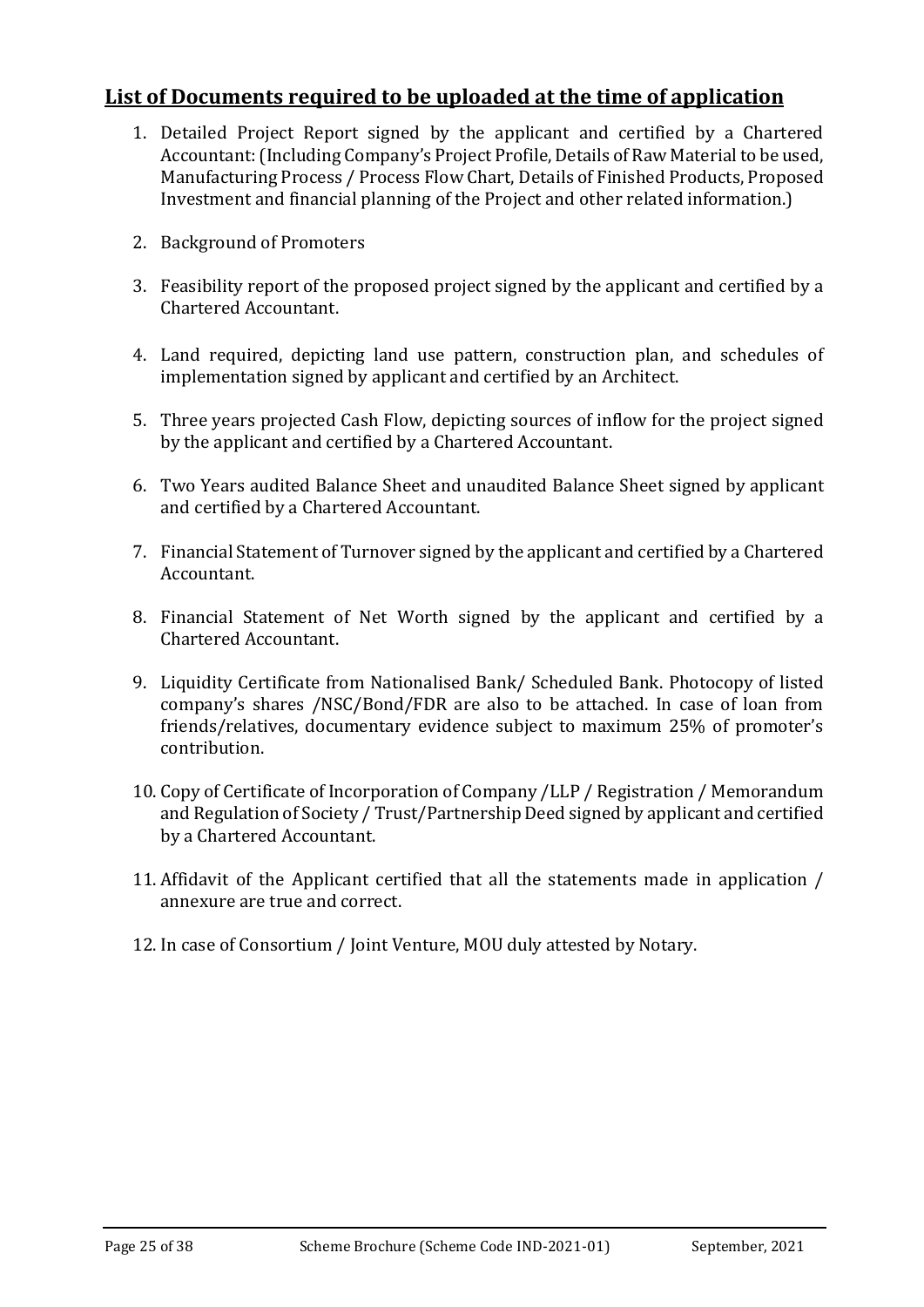**Formats of the documents / annexures to be provided with the application for land allotment.**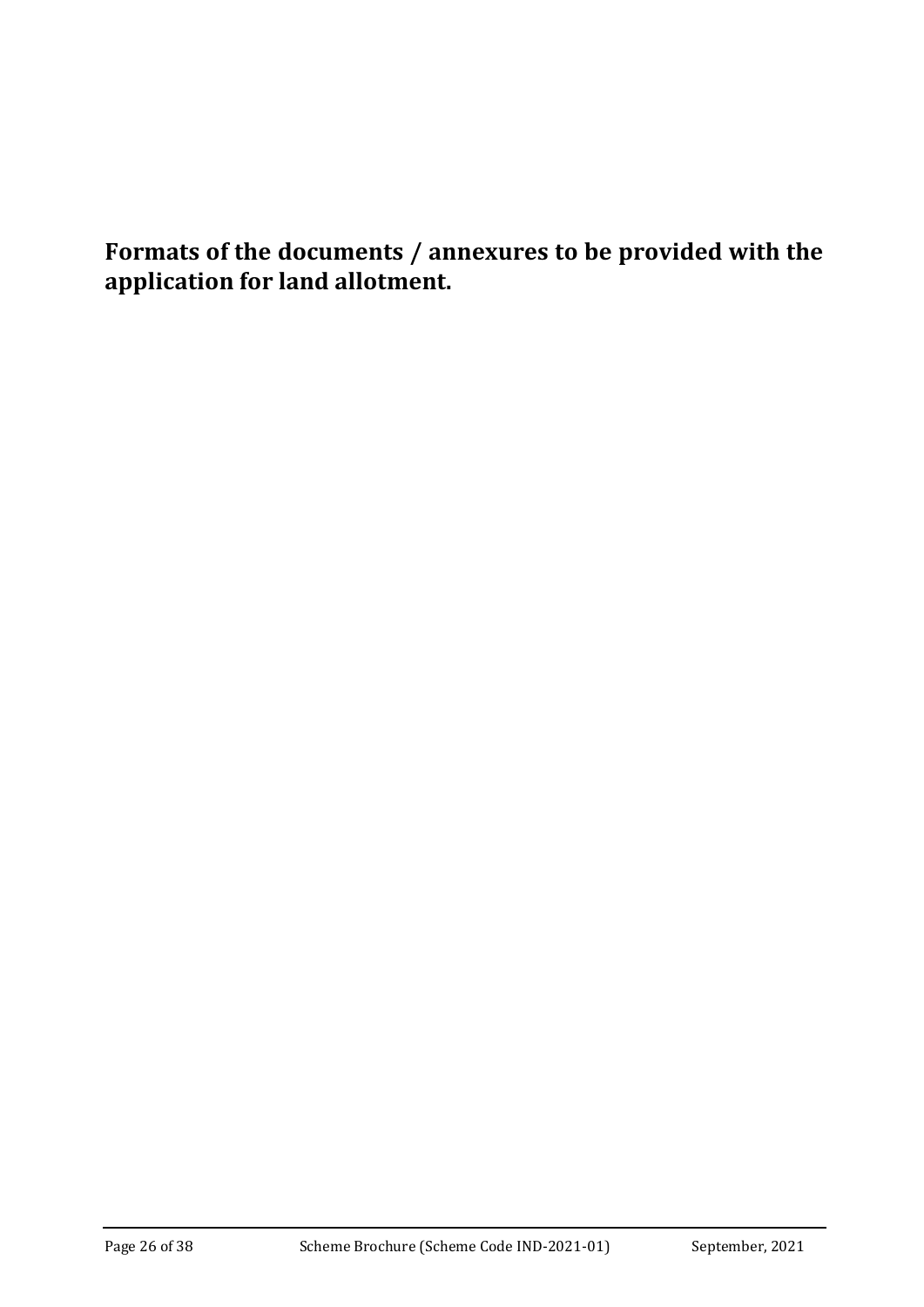#### **Verification**

I/We \_\_\_\_\_\_\_\_\_\_\_\_\_\_\_\_\_\_\_\_\_\_\_\_\_\_\_\_\_\_\_\_\_\_\_\_\_\_\_\_\_\_\_\_\_\_\_\_\_\_\_\_\_\_\_\_\_\_\_\_\_\_\_ have gone through the above terms and conditions and also the terms and conditions enumerated under heading "General terms and conditions" for allotment of Industrial plot and agree to abide and hereby duly sign as a token of acceptance of the terms and conditions of the Industrial Plot Scheme.

I, the undersigned, do hereby certify that all the statements made in our Application, including various Annexures & Formats, are true and correct and nothing has been concealed.

> Signature of Authorised signatory Stamp of applicant with name and Status / designation Signature duly attested by Bank Manager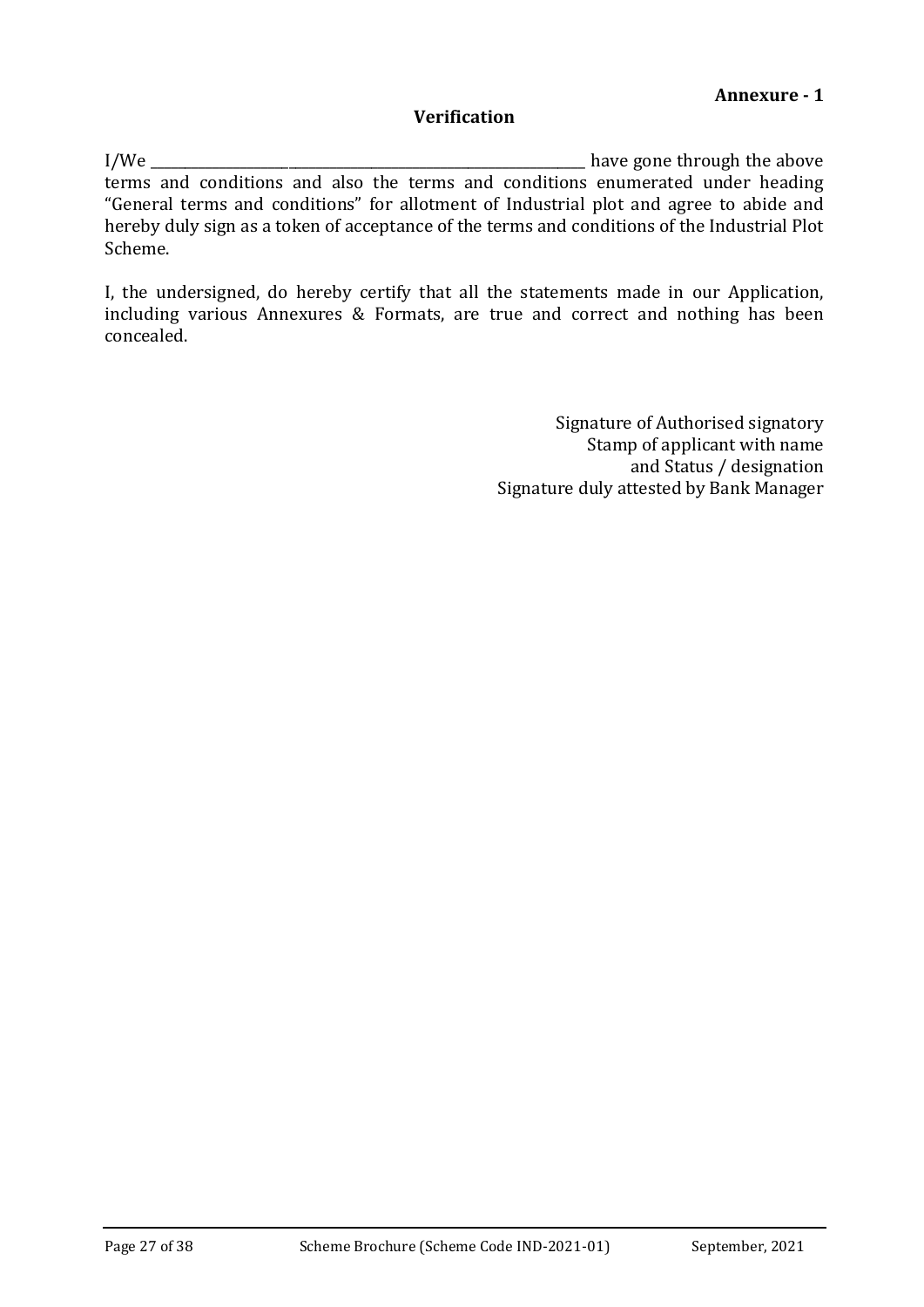#### **Annexure-2**

| S. No.         | Description                                 | F.Y.<br>(as per audited<br>balance<br>of<br>sheet)/ITR<br>Applicant | F.Y.<br>(as per audited<br>balance sheet)/<br>ITR of applicant | F.Y.<br>(as per unaudited<br>balance<br>sheet)/ITR<br>of<br>Applicant |
|----------------|---------------------------------------------|---------------------------------------------------------------------|----------------------------------------------------------------|-----------------------------------------------------------------------|
| 1.             | <b>Turnover of</b>                          |                                                                     |                                                                |                                                                       |
|                | a. Sole applicant<br>b. Its holding company |                                                                     |                                                                |                                                                       |
|                | c. Its subsidiary                           |                                                                     |                                                                |                                                                       |
|                | companies                                   |                                                                     |                                                                |                                                                       |
|                | Total $(a+b+c)$                             |                                                                     |                                                                |                                                                       |
| $\overline{2}$ | <b>Turnover of</b>                          |                                                                     |                                                                |                                                                       |
|                | a. Leader of<br>joint                       |                                                                     |                                                                |                                                                       |
|                | venture/Consortium                          |                                                                     |                                                                |                                                                       |
|                | b. Relevant members of                      |                                                                     |                                                                |                                                                       |
|                | the Joint Venture/<br>consortium            |                                                                     |                                                                |                                                                       |
|                | c. Holding Companies of                     |                                                                     |                                                                |                                                                       |
|                | Leader/Relevant                             |                                                                     |                                                                |                                                                       |
|                | members                                     |                                                                     |                                                                |                                                                       |
|                | d. Subsidiaries<br>of                       |                                                                     |                                                                |                                                                       |
|                | Leader/Relevant                             |                                                                     |                                                                |                                                                       |
|                | members                                     |                                                                     |                                                                |                                                                       |
|                | Total $(a+b+c+d)$                           |                                                                     |                                                                |                                                                       |
|                |                                             |                                                                     |                                                                |                                                                       |

Signature of Authorised signatory Stamp of applicant with name And Status/designation Signature duly attested by Bank Manager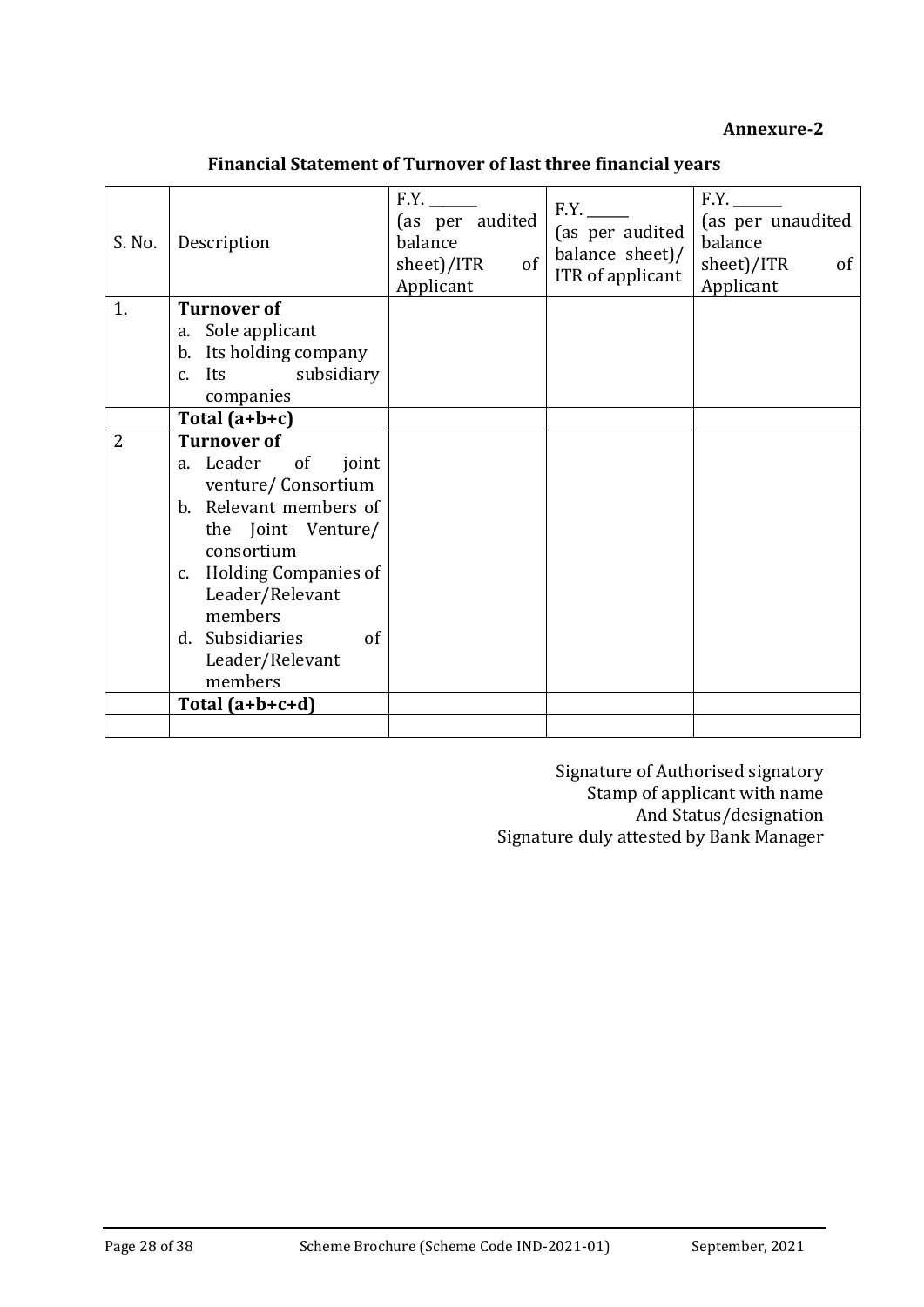#### **Certificate of Statutory Auditors/Chartered Accountant**

Based on the Audited balance sheet of the Financial Years \_\_\_\_\_\_\_\_, \_\_\_\_\_\_ and \_\_\_\_\_\_\_ & other relevant documents, we, M/s ………………………………………….., the Statutory Auditors and/or Chartered Accountants for M/s ………………. ……… …………………………………………………. (Individual, firm either Proprietor or Partnership Firm, Company either Private or Public Limited) having turnover Rupees……………………….. certify that the above information is correct.

Signature & Seal of Statutory Auditors/Chartered Accountant Membership No. \_\_\_\_\_\_\_\_\_\_\_\_\_\_\_\_\_\_\_\_\_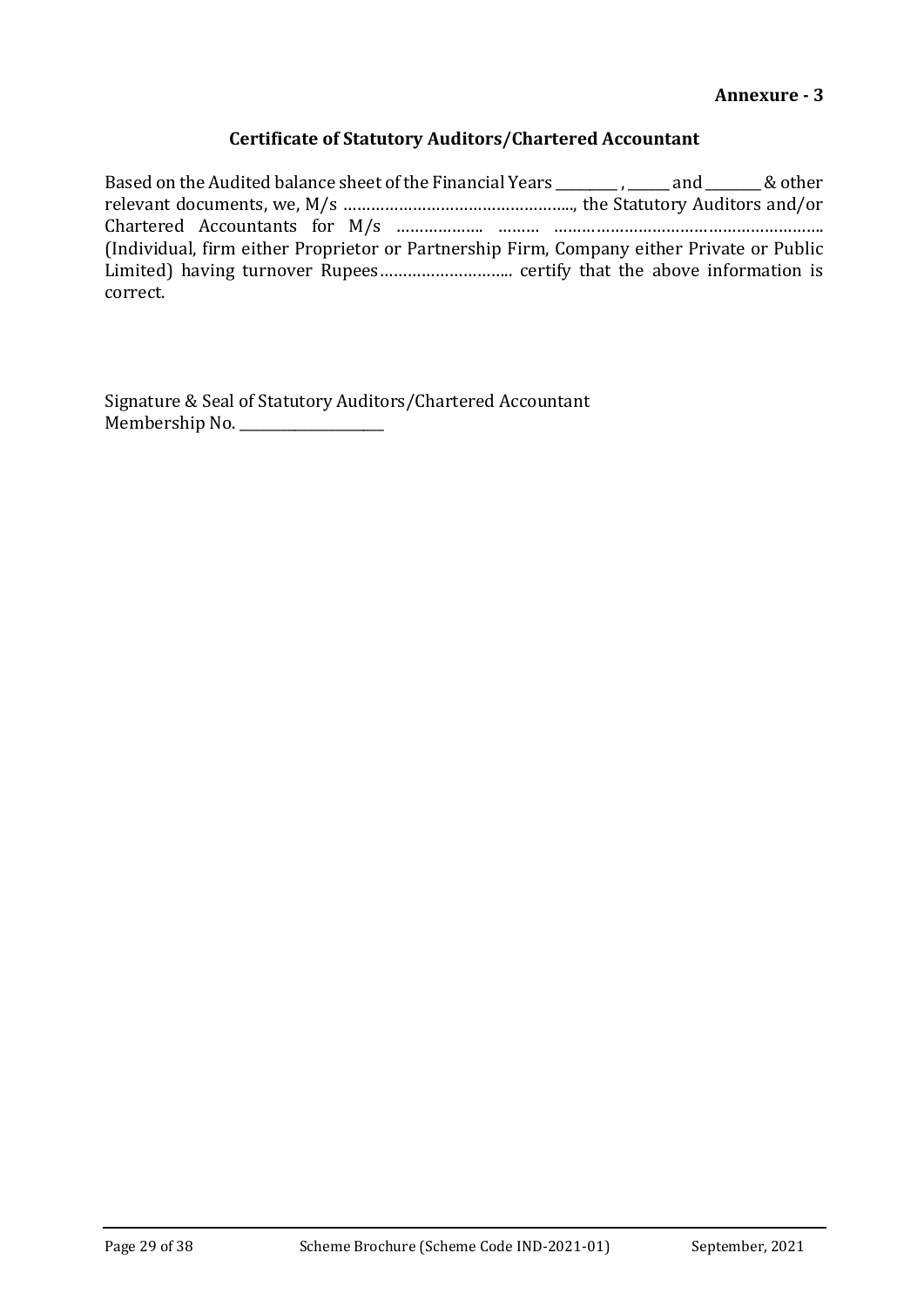|                | year)                               |                 |         |  |  |  |  |
|----------------|-------------------------------------|-----------------|---------|--|--|--|--|
| S.             | Description                         | Amount in crore | Remarks |  |  |  |  |
| N <sub>o</sub> |                                     | rupees          |         |  |  |  |  |
| 1.             | Net worth as on dd/mm/yyyy          |                 |         |  |  |  |  |
|                | a) Sole applicant                   |                 |         |  |  |  |  |
|                | b) Its holding company              |                 |         |  |  |  |  |
|                | Its subsidiary companies<br>c)      |                 |         |  |  |  |  |
|                | Total $(a+b+c)$                     |                 |         |  |  |  |  |
| 2.             | Net worth as on <b>dd/mm/yyyy</b>   |                 |         |  |  |  |  |
|                | a) Leader of joint<br>Venture/      |                 |         |  |  |  |  |
|                | Consortium                          |                 |         |  |  |  |  |
|                | b) Relevant members of the Joint    |                 |         |  |  |  |  |
|                | Venture/Consortium.                 |                 |         |  |  |  |  |
|                | c) Holding Companies of Leader/     |                 |         |  |  |  |  |
|                | Relevant members                    |                 |         |  |  |  |  |
|                | d) Subsidiaries of Leader/ Relevant |                 |         |  |  |  |  |
|                | members                             |                 |         |  |  |  |  |
|                | Total $(a+b+c+d)$                   |                 |         |  |  |  |  |

#### **Statement of Net-worth** \_\_\_\_\_ **(as on 31st March of the immediately preceding financial year)**

Signature of Authorized signatory Stamp of applicant with name And Status/designation Signature duly attested by Bank Manager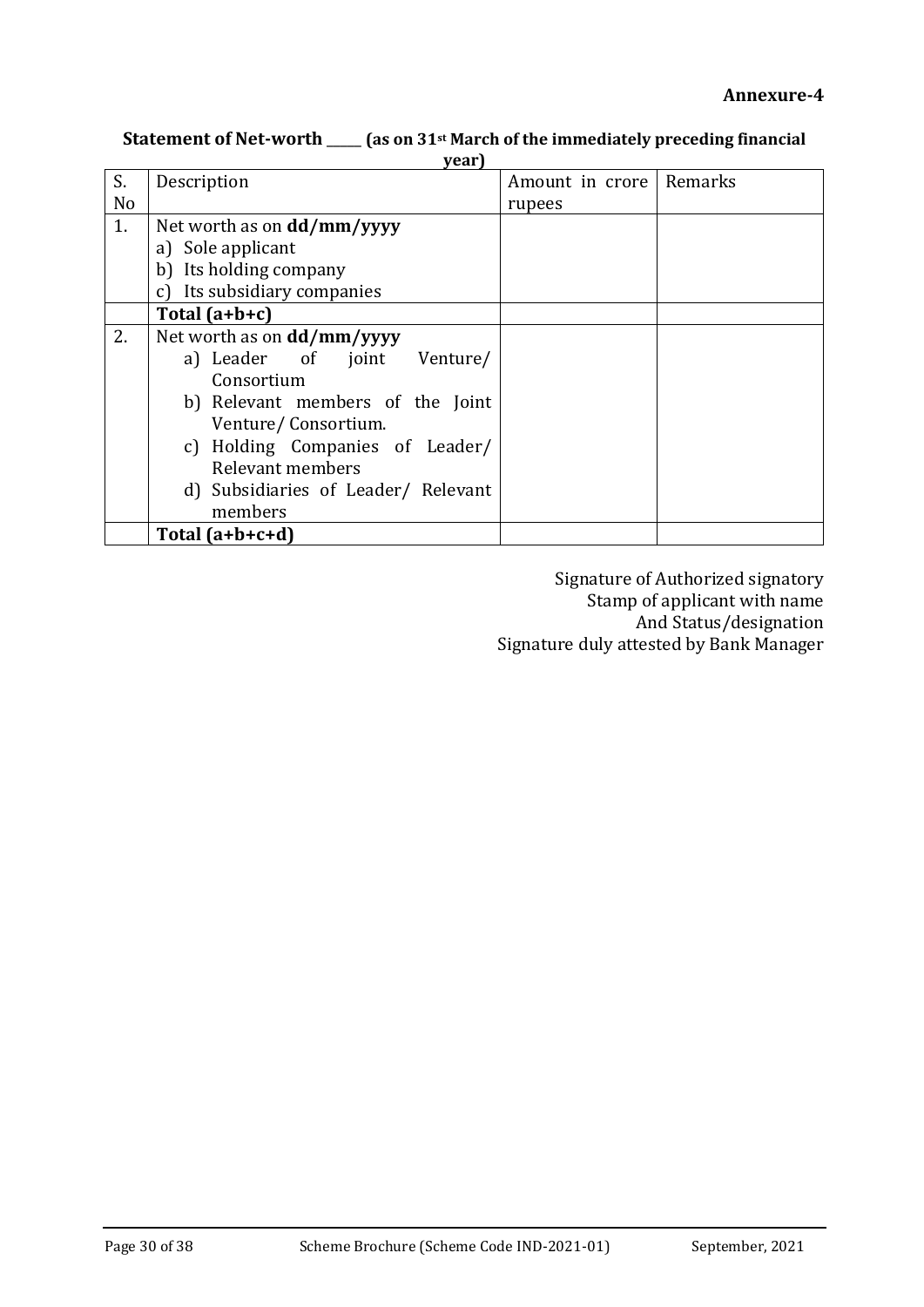#### **Certificate of Statutory Auditors/Chartered Accountant**

Based on the balance sheet and other relevant documents, we, M/s ………………………………………………………………, the Statutory Auditors and/or Chartered Accountant(s) for M/s ………………………………………………………………. (Individual, firm either Proprietor or Partnership, Company either Private or Public Limited) having turnover Rupees ……………… certify that the above information is correct.

Signature & Seal of Statutory Auditors/ Chartered Accountant Membership No. ……………………….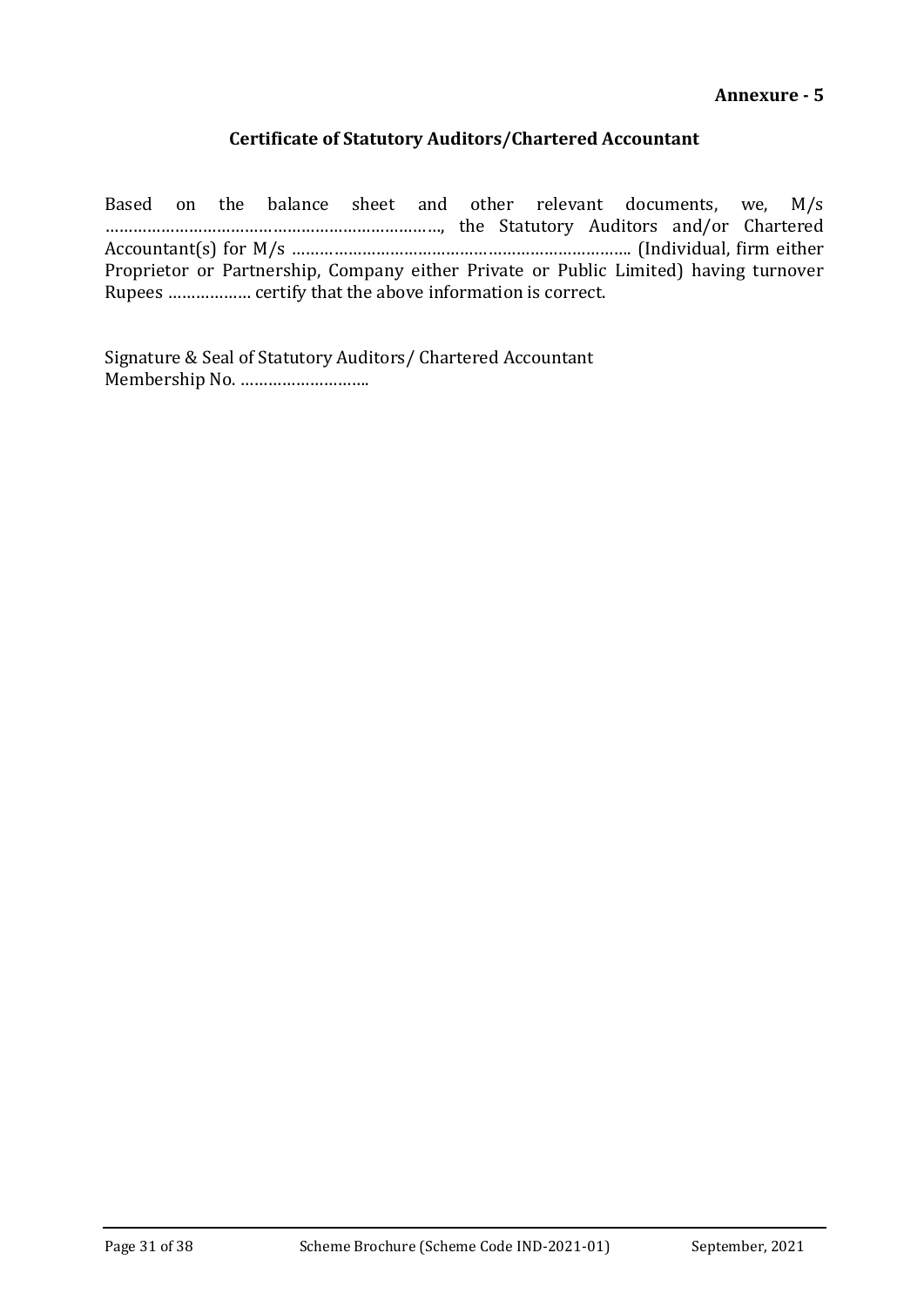#### **Liquidity Certificate**

This is to certify that M/s \_\_\_\_\_\_\_\_\_\_\_\_\_\_\_\_\_\_\_\_\_\_\_\_\_\_\_\_\_\_\_\_\_\_\_\_ maintaining Current Account/ Saving Bank Account/FDR/ other Deposit Account Nos. \_\_\_\_\_\_\_\_\_\_\_\_\_\_\_\_\_\_\_\_\_\_\_\_\_\_\_\_\_\_\_\_\_\_\_\_\_\_\_\_\_\_\_\_\_\_\_ with us is having liquidity of Rs.  $\frac{1}{2}$  as on  $\frac{1}{2}$ .

Name of Officer with designation (with rubber stamp)

Note: 1. Separate certificate for each company/ firm individual to be submitted.

2. Liquidity certificate should not be more than six months old from the date of submission of application.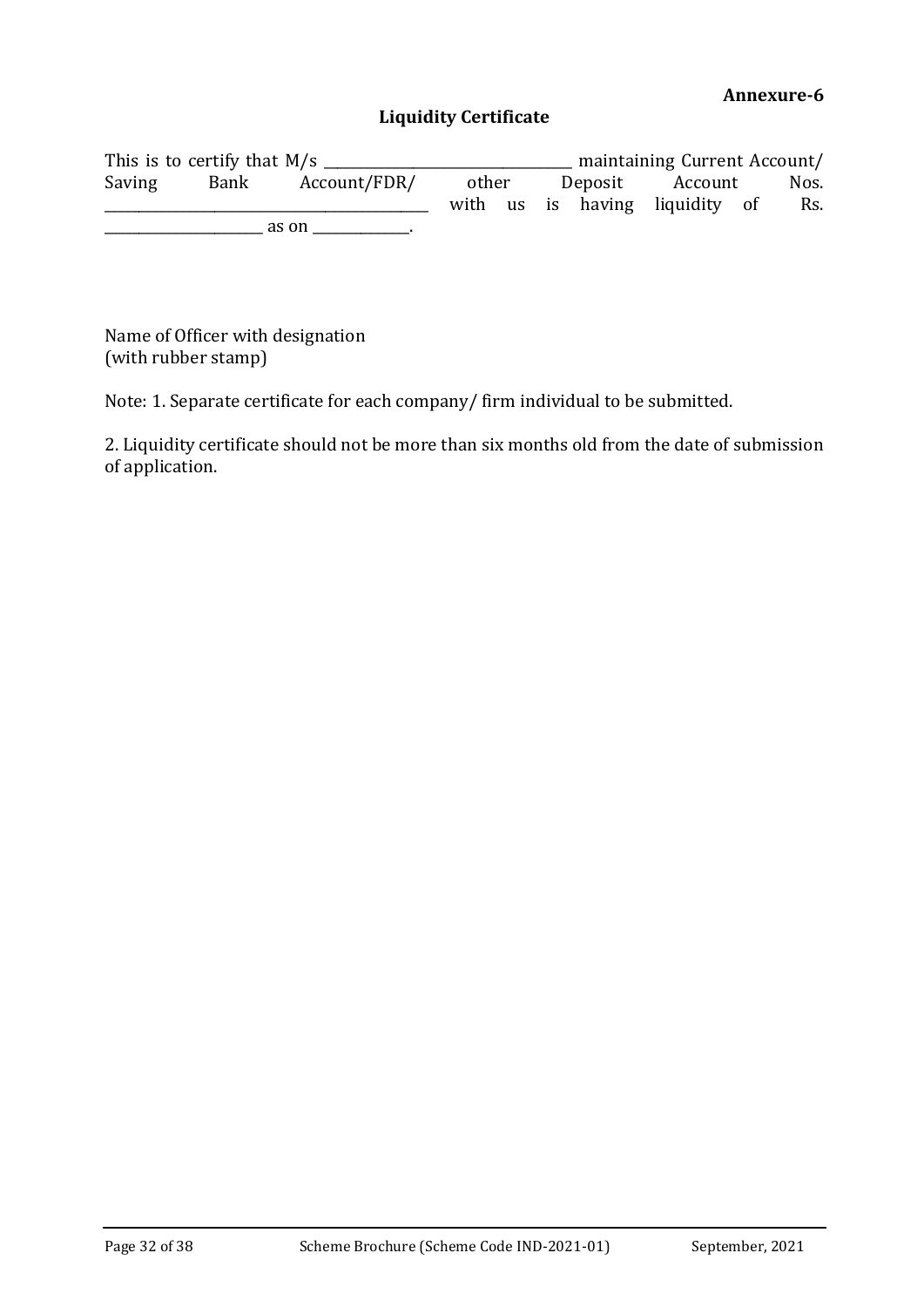#### **FORMAT OF AFFIDAVIT**

## **(To be furnished on non-judicial stamp paper of Rs. 100/- duly attested by notary public, by the sole Applicant or by Each Member/partner/Director)**

I \_\_\_\_\_\_\_\_\_\_\_\_\_\_\_\_\_\_\_\_\_\_\_\_ S/O \_\_\_\_\_\_\_\_\_\_\_\_\_\_\_ aged about \_\_\_\_ years \_\_\_\_\_\_\_\_\_\_\_\_\_\_\_ proprietor/ owner/ director/ partner/ authorized signatory of \_\_\_\_\_\_\_\_\_\_\_\_\_\_\_\_\_\_\_\_\_\_\_\_\_\_\_\_\_\_\_\_\_\_\_\_, r/o \_\_\_\_\_\_\_\_\_\_\_\_\_\_\_\_\_\_\_\_\_\_\_\_\_\_\_\_\_\_\_\_\_\_\_\_ do hereby solemnly affirm and state as under:--

That I am the proprietor/ owner/director/partner/authorized signatory of \_\_\_\_\_\_\_\_\_\_\_\_\_\_\_\_\_\_\_\_\_\_\_\_\_\_\_\_\_\_\_\_\_\_\_\_\_\_\_\_\_\_\_\_\_\_\_\_\_\_\_\_\_\_\_\_\_\_\_\_\_\_\_\_\_\_\_\_\_\_\_, and competent to swear and

submit the following:--

1) That the unit product does not fall under polluting categories.

2) That the Company/Firm will get NOC from U.P. Pollution Control Board and SSI Certificate (if applicable) from concerned Department of U.P. Govt.

3) That the deponent is aware of the fact and rules of DMIC IITGNL that it is mandatory to submit the above documents before the execution of the Lease Deed and if the Deponent fails to submit the above documents, he will be bound to follow the instructions/punishment as imposed by DMIC IITGNL.

4) That the Deponent is also known about the fact that non-submission of the above documents may also lead to cancellation of his candidature/ allotment of the land for which he has applied.

5) That the Deponent assures and declare that in case of violation of above directions, DMIC IITGNL will be free to take any decision as it deem fit and appropriate.

Deponent

I consider the Deponent swear and declare that para 1 to 5 of the above affidavit are true and correct to my best of knowledge and no part of it is false or concealed.

Deponent

| Date:  |  |
|--------|--|
| Place: |  |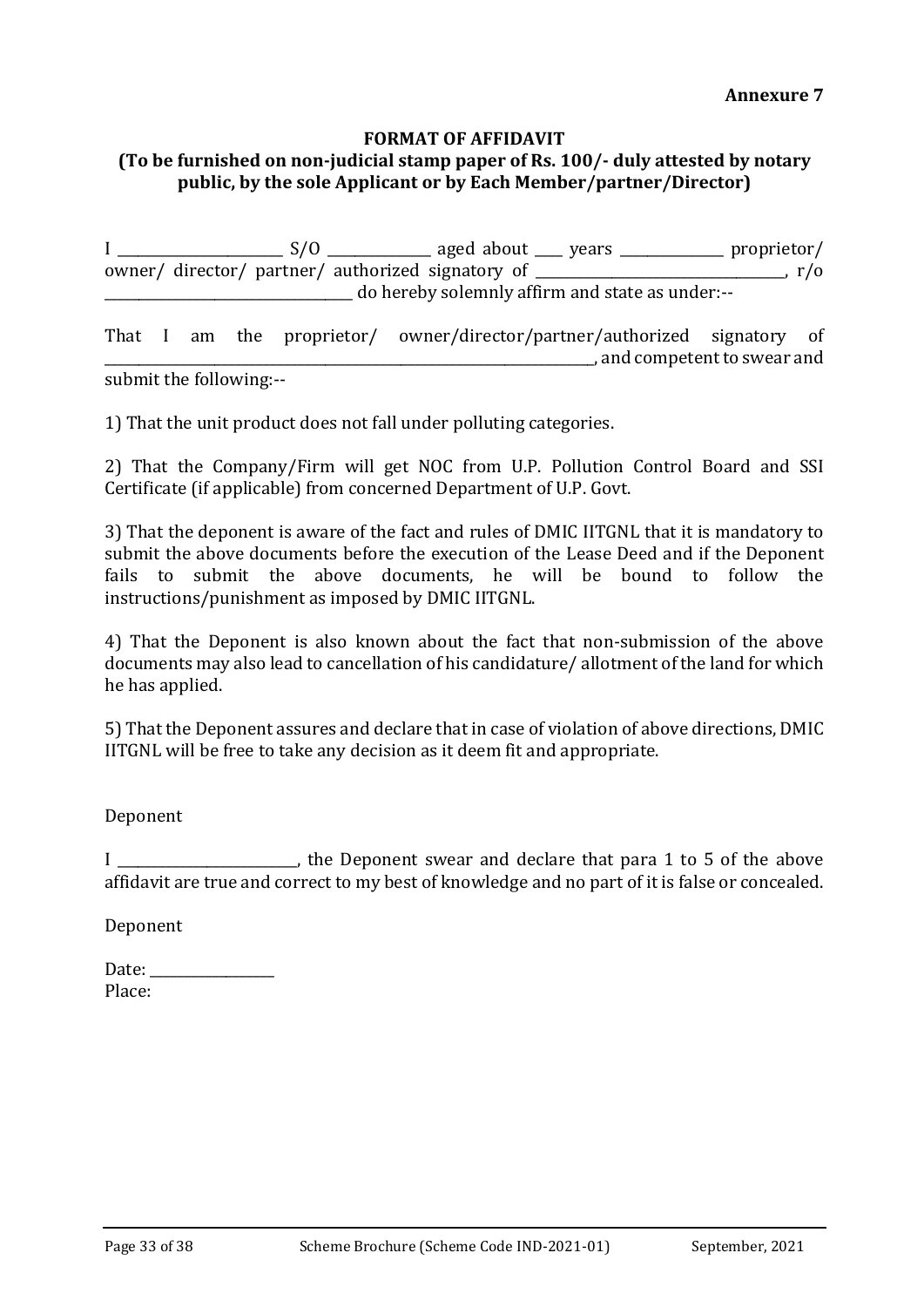#### **Format for Affidavit**

#### **(To be furnished on non-judicial stamp paper of Rs. 100/- duly attested by notary public, by the sole Applicant or by Each Member in case of Consortium).**

Ref: Application of Industrial Plot in Integrated Industrial Township, Greater Noida.

1. I, the undersigned, do hereby certify that all the statements made in our Application, including in various Annexures & Formats, are true and correct and nothing has been concealed.

2. The undersigned also hereby certifies that neither our Company M/s \_\_\_\_\_\_\_\_\_\_ nor any of its Director/Constituent partners have been debarred by Government of Uttar Pradesh or any other State Government or Government of India or their agencies for any work or for the bidding /submitting Application for any project as on date of submission of the application for allotment.

3. The undersigned hereby authorize(s) and request(s) any Bank, person, firm or corporation to furnish pertinent information deemed necessary and requested by DMIC IITGNL to verify this statement or regarding my (our) competence and general reputation.

> Signature of Authorized signatory Stamp of applicant with name And Status/designation Signature duly attested by Bank Manager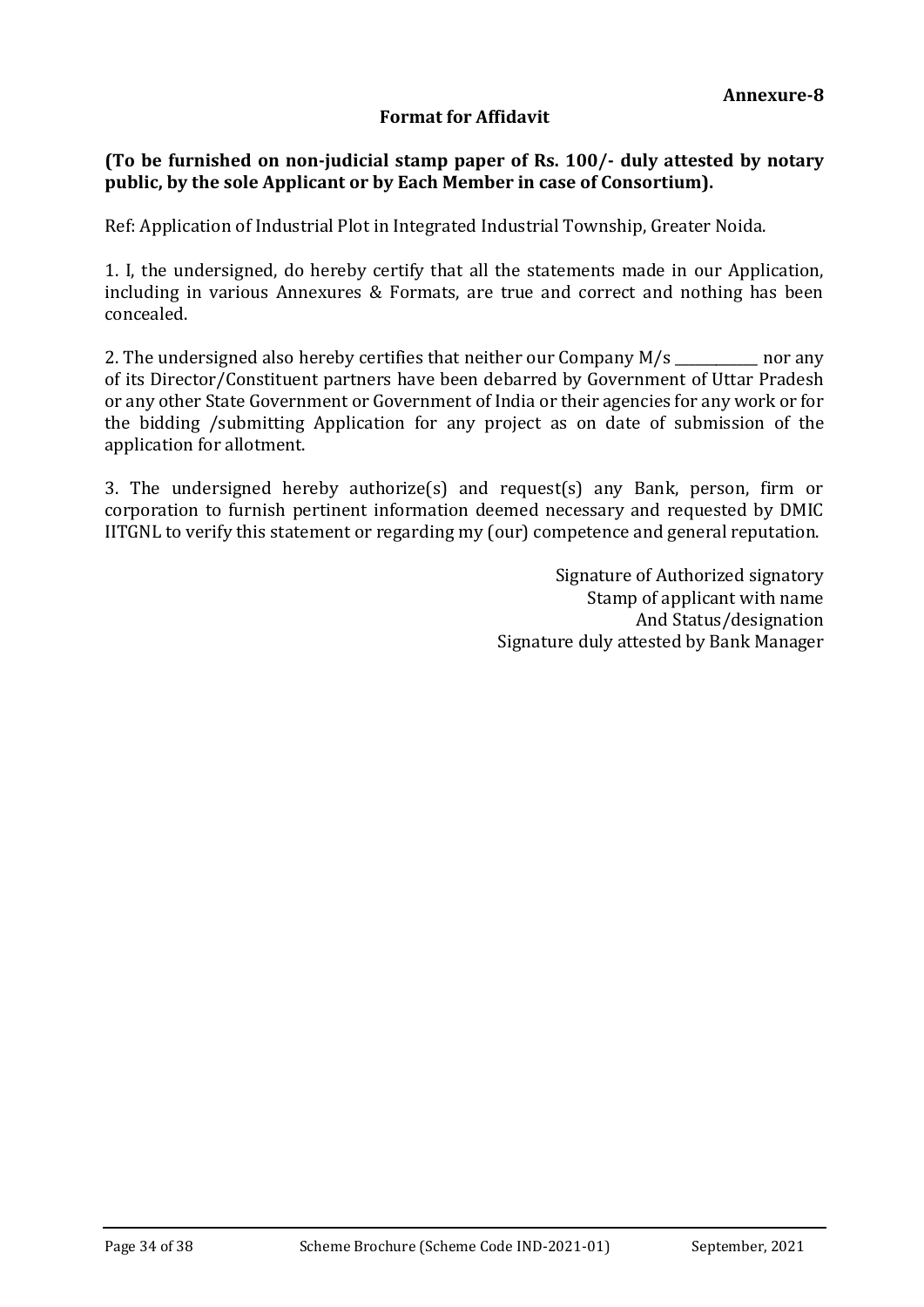#### **Annexure-9**

#### **Format of Memorandum of Understanding for Joint Venture/Consortium**

#### **(To be furnished on non-judicial stamp paper of Rs. 100/- duly attested by Notary Public)**

| of $at$ $\ldots$           | The Memorandum of Understanding (MOU) entered into this _______-                                                | day                         |
|----------------------------|-----------------------------------------------------------------------------------------------------------------|-----------------------------|
| India party of first part. | $\Box$ and having office at $\Box$                                                                              |                             |
| <b>AND</b>                 | 10 molecular meta. The set of the contract of the contract of the contract of the contract of the contract of t | (hereinafter referred<br>as |
| second part.<br><b>AND</b> | 10 minutes and having office at 100 minutes and india party of                                                  | (hereinafter referred<br>as |
| third part.<br><b>AND</b>  | and having office at <b>If the Senator Contract Contract and Senator</b> India party of                         | (hereinafter referred<br>as |
| fourth part.               |                                                                                                                 |                             |

The parties are individually referred to as party and collectively as parties.

WHEREAS the DMIC Integrated Industrial Township Greater Noida Limited has invited applications from interested parties for Industrial plot(s).

AND WHEREAS the Parties have had discussions for formation of a Joint Venture/ Consortium for applying for the said Industrial Plot and have reached an understanding on the following points with respect to the party's right and obligations towards each other and their working relationship.

AS MUTUAL UNDERSTANDING OF PARTIES, IT IS HEREBY AGREED AND DECLARED AS FOLLOWS:

- 1. That the Parties will form a Special Purpose Company (SPC) with the shareholding commitments expressly stated.
- 2. That M/s because the lead Member of the Joint Venture /Consortium commits to hold a minimum equity stake equal to 26% of the aggregate shareholding of the Joint Venture/Consortium in the SPC at all times during the period of completion of project. Each Relevant Equity Member of Joint Venture/Consortium shall also maintain their respective shareholding of the aggregate shareholding of the Joint Venture/ Consortium in SPC at all times during the period of completion of project and no change in shareholding structure of Joint Venture/Consortium may be permitted except with the permission of DMIC IITGNL.
- 3. That the shareholding commitments shall be recorded in the Agreement and no changes shall be allowed thereof, except in accordance with the provisions of the Documents and the Agreement.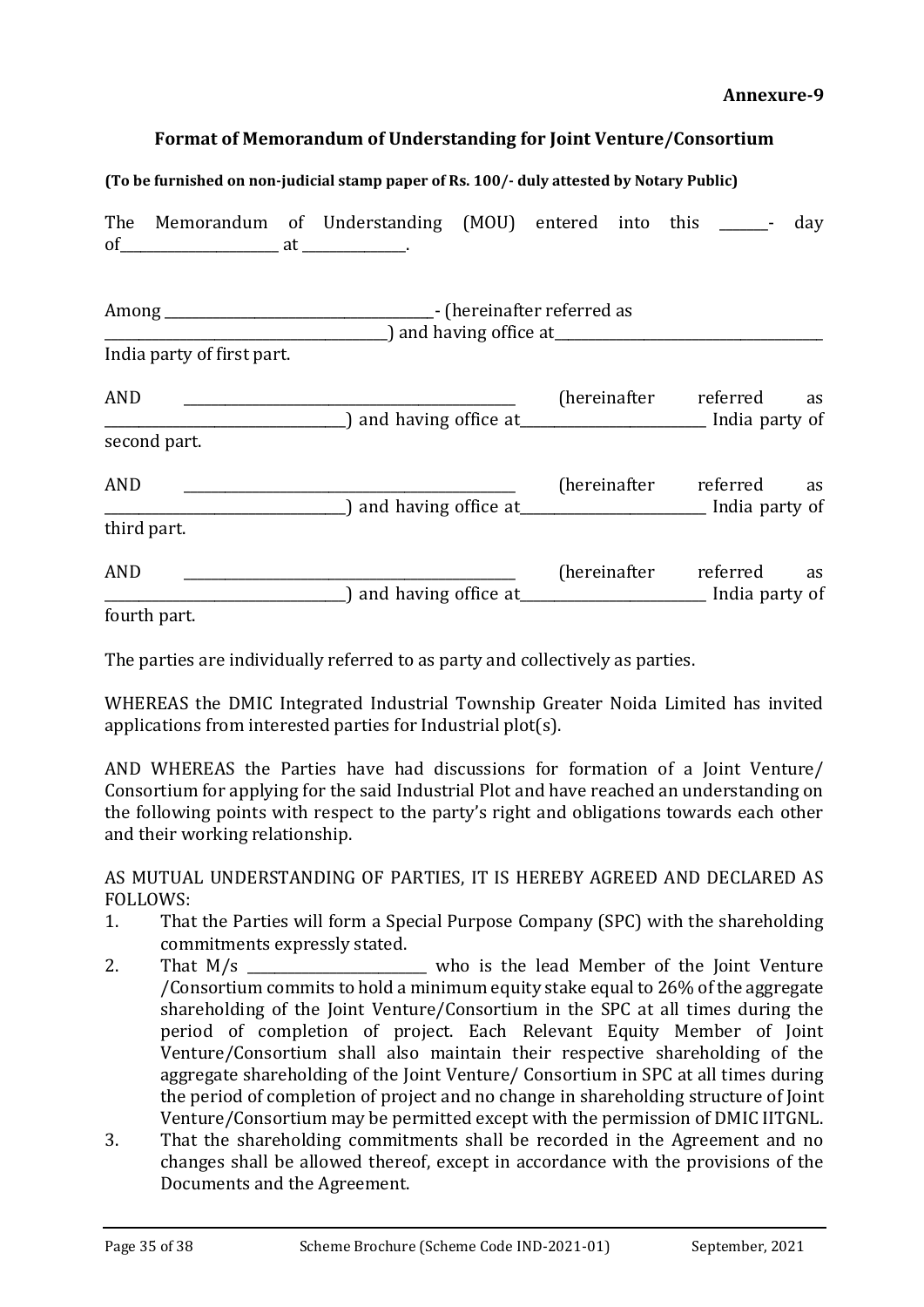- 4. That the Parties shall be jointly and severally liable for the execution of the Project in accordance with the terms of the Agreement.
- 5. That the Parties affirm that they shall implement the project in good faith and shall take all necessary steps to see the execution of the said development expeditiously.
- 6. That this MOU shall be governed in accordance with the laws of India and courts in India shall have exclusive jurisdiction to adjudicate disputes arising from the terms herein.

In witness whereof the Parties affirm that the information provided is accurate and true and have caused this MoU to be duly executed on the date and year abovementioned.

| (Party of the First   (Party |              | - of | the   (Party of the Third   (Party |              | the |
|------------------------------|--------------|------|------------------------------------|--------------|-----|
| Part)                        | Second Part) |      | Part)                              | Fourth Part) |     |

Witness

 $1.$  2. \_\_\_\_\_\_\_\_\_\_\_\_\_\_\_\_\_\_\_\_\_\_\_ \_\_\_\_\_\_\_\_\_\_\_\_\_\_\_\_\_\_\_\_\_\_\_\_\_\_

3. \_\_\_\_\_\_\_\_\_\_\_\_\_\_\_\_\_\_\_\_\_\_\_ 4. \_\_\_\_\_\_\_\_\_\_\_\_\_\_\_\_\_\_\_\_\_\_\_\_\_\_ \_\_\_\_\_\_\_\_\_\_\_\_\_\_\_\_\_\_\_\_\_\_\_ \_\_\_\_\_\_\_\_\_\_\_\_\_\_\_\_\_\_\_\_\_\_\_\_\_\_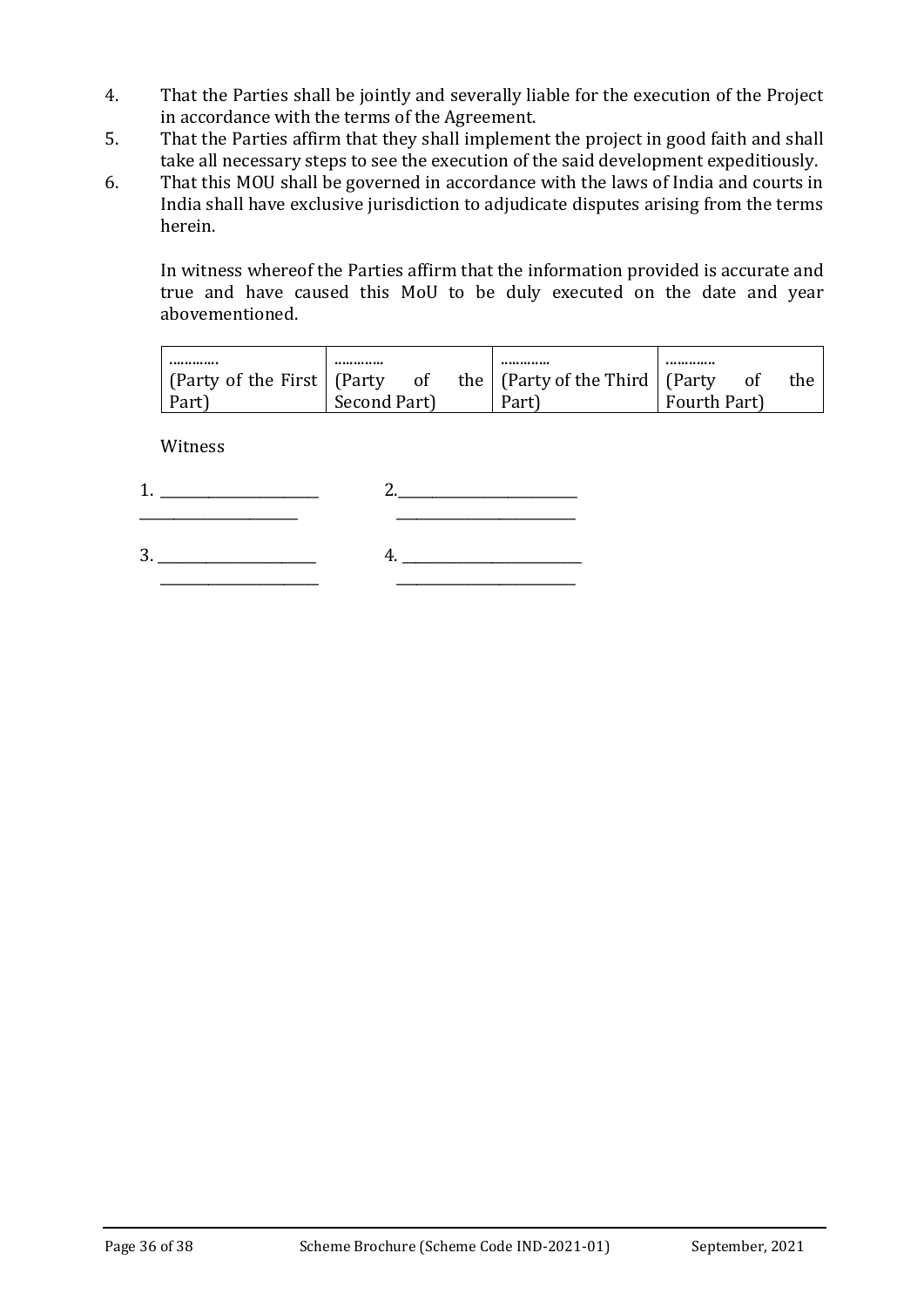#### **INDEMNITY BOND (To be furnished on non-judicial stamp paper of Rs. 100/- duly attested by notary public)**

#### **Indemnity Bond For Ensuring The Quality Of Development/Construction**

This Indemnity Bond is executed on …… day of ……..…. 2020 by Mr./Mrs. ………….. in favour of DMIC Integrated Industrial Township Greater Noida Limited hereinafter referred to as DMIC IITGNL.

The Allottee/Lessee shall be wholly and solely responsible for the implementation of the Project and also for ensuring the quality of development/construction, subsequent operations and maintenance of facilities and services, till such time that an alternate agency for such work is identified and legally appointed by the Allottee/Lessee. The Allottee/Lessee is executing this indemnity bond, indemnifying DMIC IITGNL against all disputes arising out of:-

i. The non-completion of work.

ii. The quality and validity of development, construction, operations and maintenance.

iii. Any legal dispute arising out of allotment, lease and/or sub-lease to the final purchaser.

Now therefore this indemnity Bond is executed and I the above named allottee/lessee hereby agree to indemnify DMIC IITGNL against all claims, losses of damages or claims which may be preferred by any other person on the basis of any document executed by me.

I, therefore, execute this Indemnity Bond in favour of the DMIC IITGNL in presence of the following: -

Witness:

-------------------------------

(EXECUTANT)